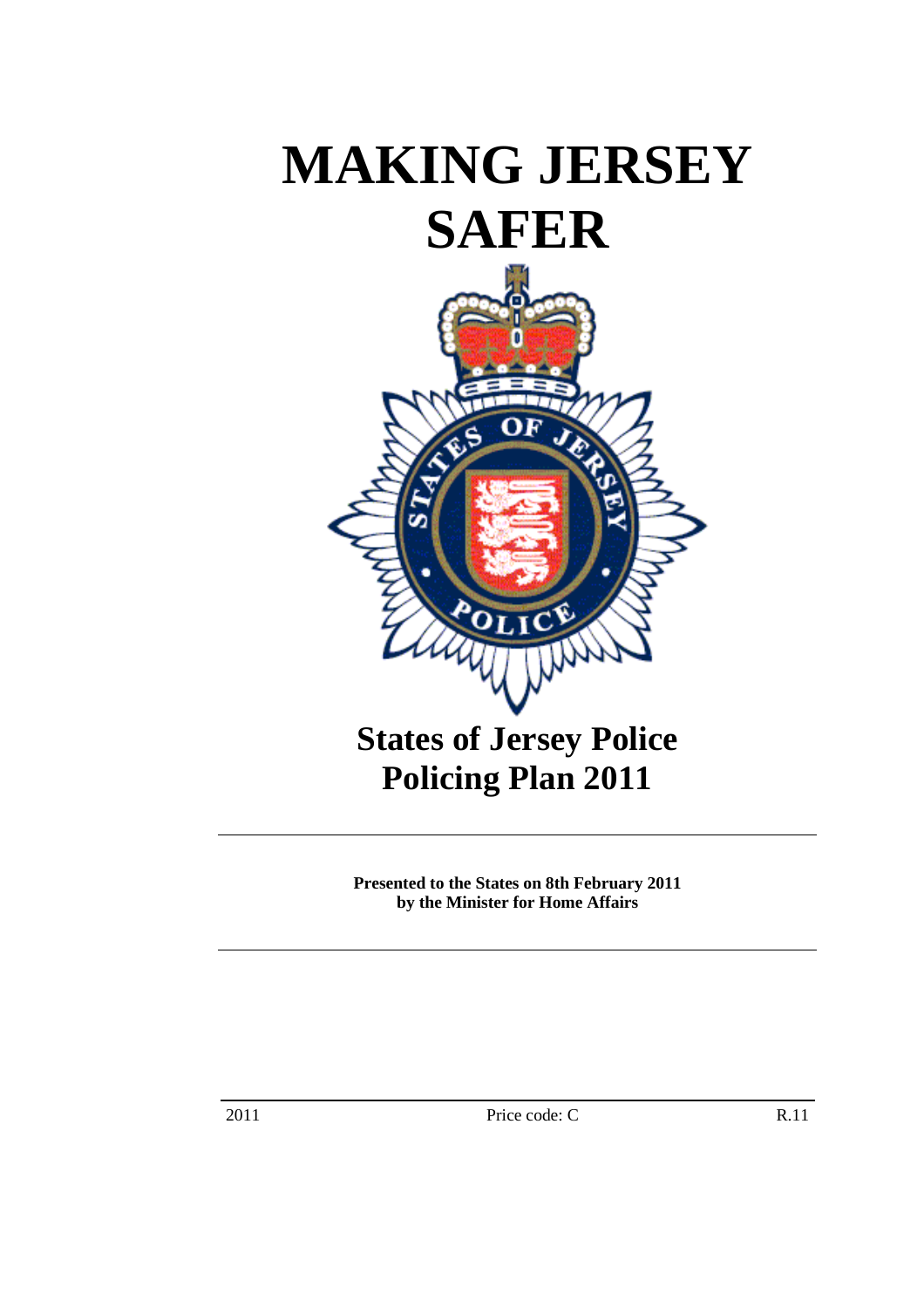# **CONTENTS**

|                                            | Page |
|--------------------------------------------|------|
| Introduction by the Chief Officer          | 3    |
| <b>About States of Jersey Police</b>       | 5    |
| Context of the 2011 Policing Plan          | 7    |
| Developing the 2011 Policing Plan          | 9    |
| Our Way of Working                         | 11   |
| Roles, Responsibilities and Resources      | 13   |
| Our Policing Priorities for 2011           | 18   |
| <b>Effective Resource Management</b>       | 21   |
| <b>Key Performance Outcome Measures</b>    | 26   |
| Appendix 1: Public Priorities for Policing | 27   |
| Appendix 2: Resource Management Framework  | 28   |
| <b>How to Contact Us</b>                   | 31   |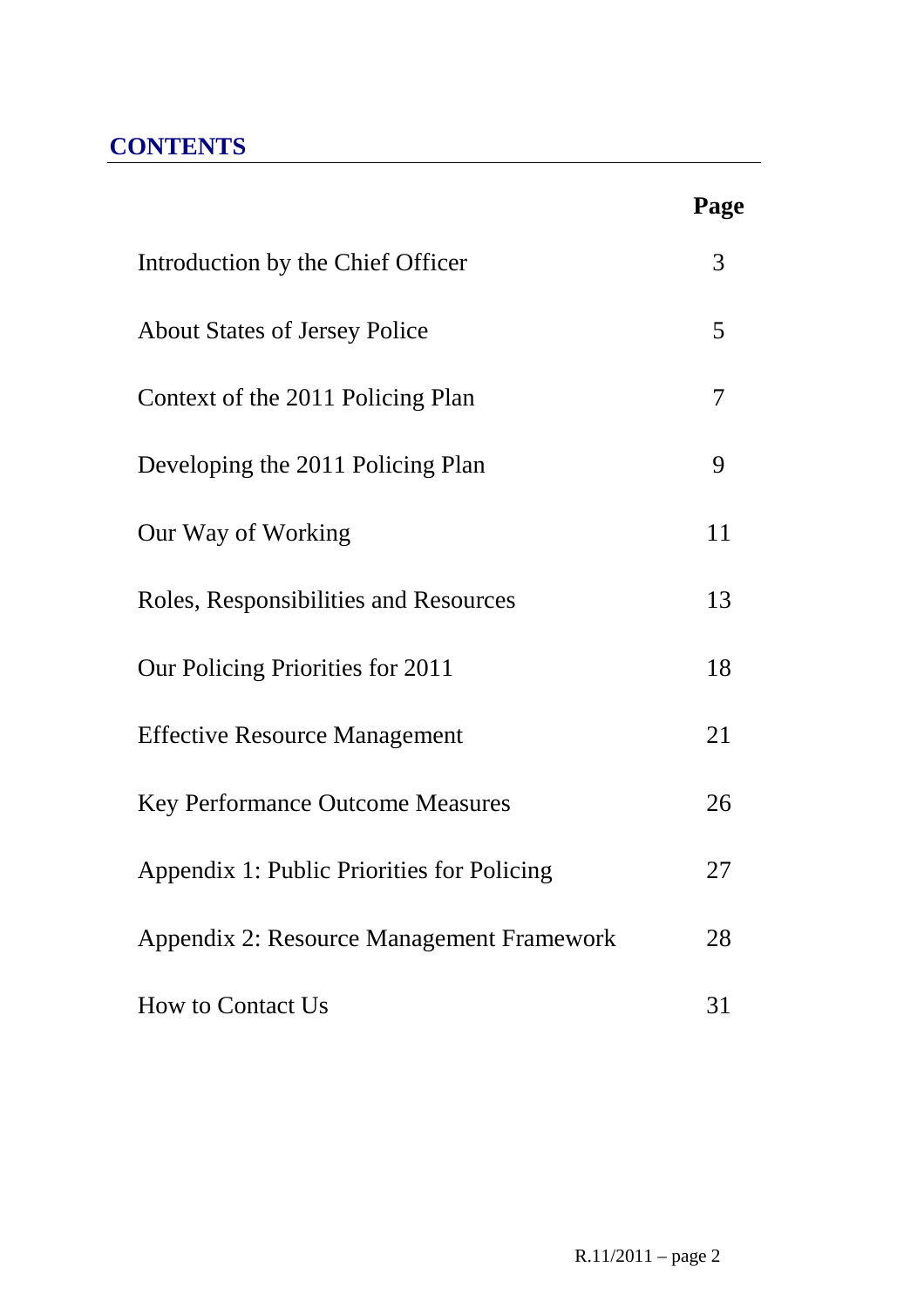# **INTRODUCTION BY THE CHIEF OFFICER**

Welcome to the 2011 Policing Plan for States of Jersey Police.

Everybody in Jersey has a vested interest in how our Island is policed. Good policing is essential to the safety and prosperity of our community. This Policing Plan helps explain how we intend to deploy our resources and focus policing effort in the year ahead to help protect the public and keep our community safe.

Jersey continues to be a safe place to live, visit and do business. This doesn't just happen by accident and it is evident that the Force has enjoyed some significant success in reducing crime and bringing offenders to justice over the last few years. This is reflected in very positive perceptions of neighbourhood safety and strong levels of confidence in the Police as evidenced by recent Jersey Annual Social Surveys.

The challenge we now face is not only to do better still, but to do so with fewer resources. Over the next 3 years, States of Jersey Police will be required to achieve nearly £1.9 million in savings as required by the Comprehensive Spending Review. It is worth noting that whilst expenditure on policing in England and Wales has increased enormously over the past ten years, the real value of the Police budget in Jersey has declined. The Force is therefore already well versed in maintaining standards of performance with shrinking resources. The obvious commitment to delivering efficiency and effectiveness is evident throughout this Plan and will serve the organisation well in meeting the challenges that lie ahead.

There is little doubt that financial pressures will require a fundamental review of law enforcement in the Island. Throughout this process, we must always ensure that cost cutting decisions are balanced against threat, harm and risk. We must also ensure that public trust and confidence in the Police is sustained. It will also be more important than ever for the Force to engage with the people of Jersey to ensure that they remain confident in our ability to protect our community from harm and deliver an efficient and effective service.

It is evident that States of Jersey Police have been longstanding proponents of a corporate approach to some of the key community safety issues in the Island, particularly with regard to the night-time economy of St. Helier. It would seem that some progress has been made in bringing key partners to together to discuss the way forward. This initiative now needs to gain momentum so that Jersey can benefit from joined up approaches that are demonstrably working elsewhere.

Our partnership with the Honorary Police continues to be vital to the security and well-being of our community. Over the next few years, it will be increasingly important for States of Jersey Police and the 12 parishes to work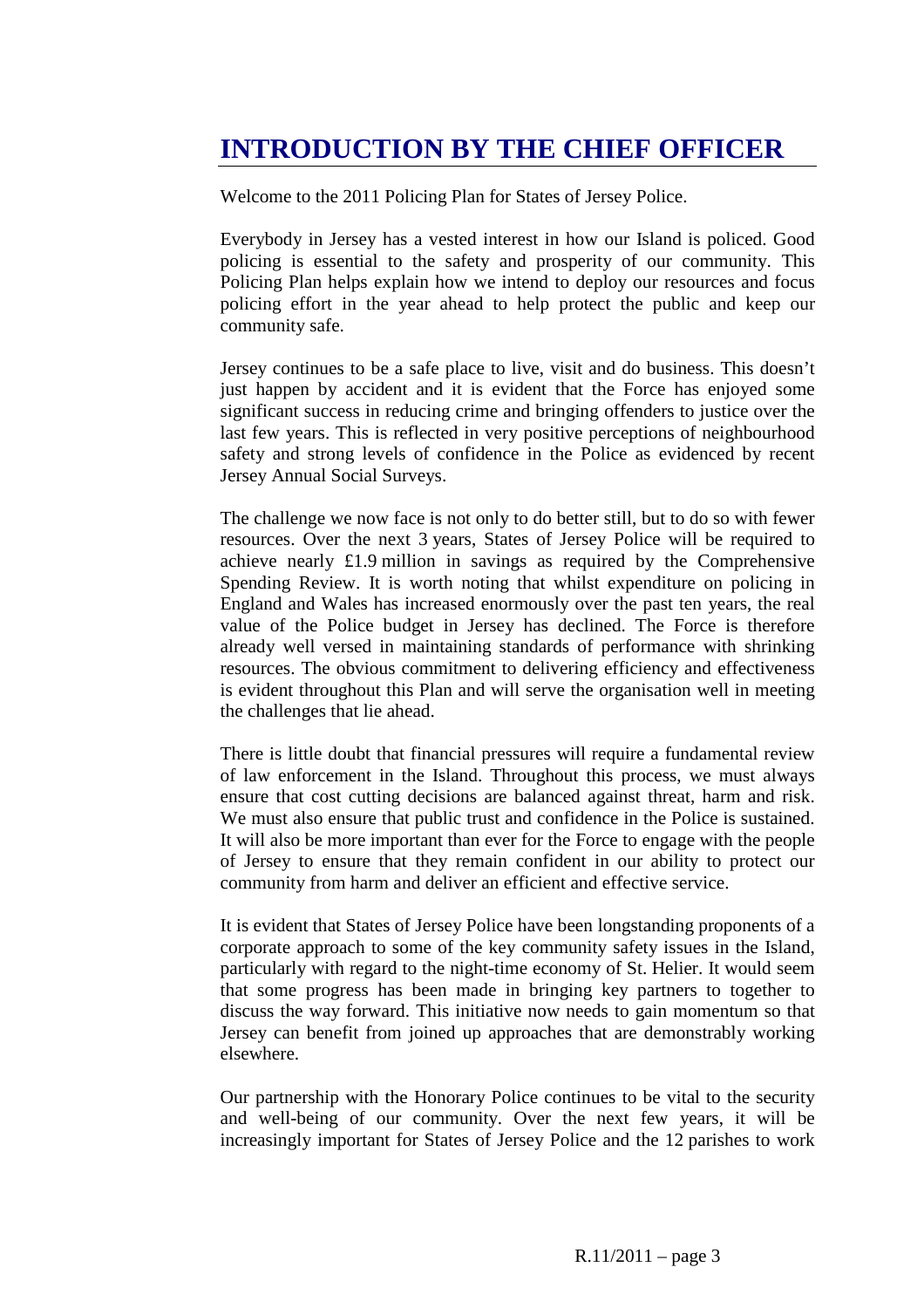together and explore new ways of working that will make our relationship even more effective.

Throughout this Plan there is a clear desire to ensure that our resources are effectively utilised to make a difference. The aim, as always, is to ensure that we provide a quality service to those who turn to us for help and to play our part in making Jersey safer.

**Mike Bowron Chief Officer**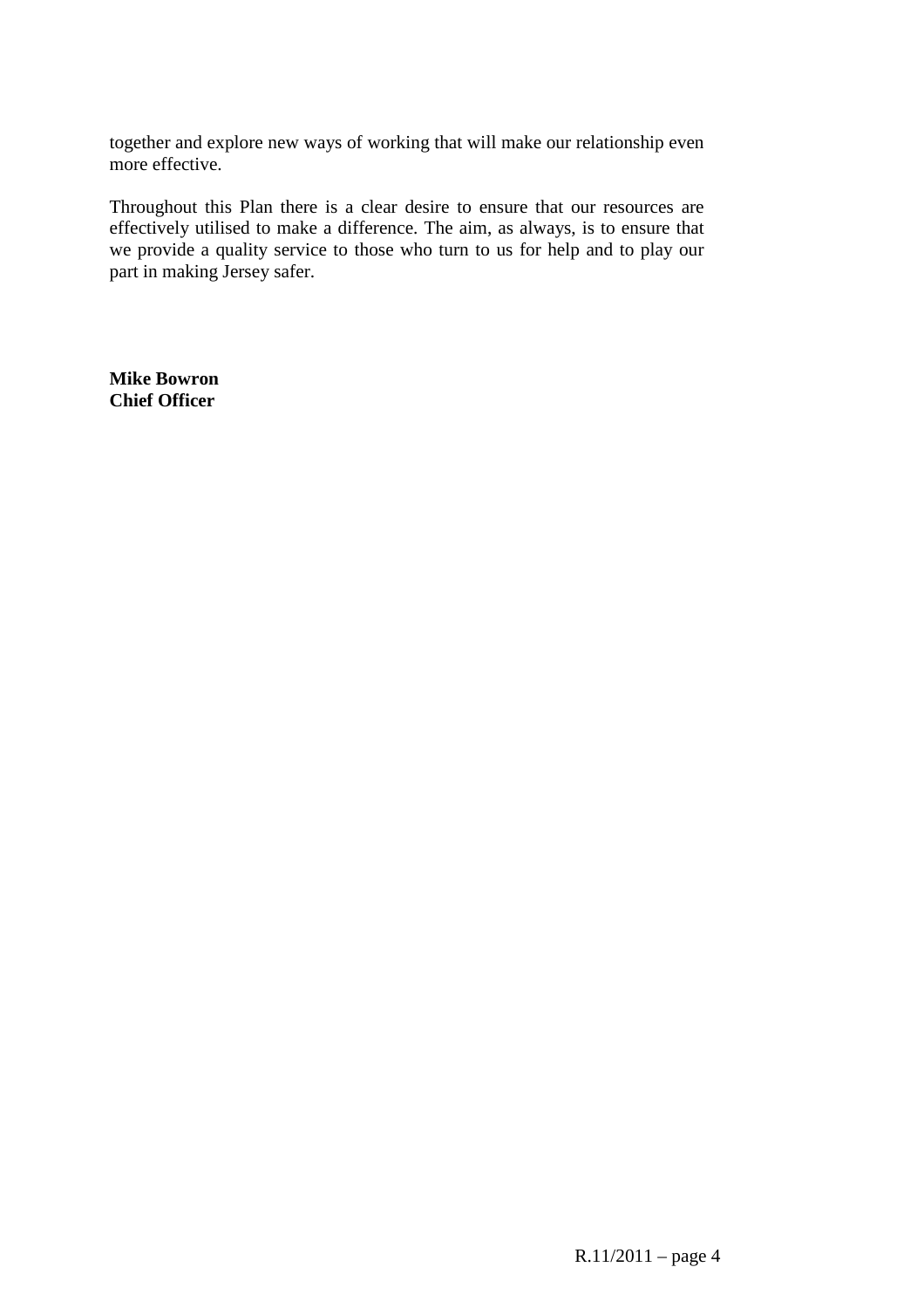# **ABOUT STATES OF JERSEY POLICE**

States of Jersey Police serve a resident population of 92,500 people, as well as over 700,000 visitors to the Island each year.

At face value, the challenges involved in policing Jersey would appear to equate to those of policing a small town in the United Kingdom. But Jersey's status as a Crown Dependency with its own government and legislation create a distinct policing environment.

- The fundamental difference is that States of Jersey Police must be largely self-sufficient in developing and maintaining services that are provided through a local, regional and national level Police Service infrastructure in the United Kingdom.
- States of Jersey Police are also required to provide a range of functions that would normally be delivered by other service providers in the United Kingdom. For example, we play an enhanced role in supporting the administrative requirements of the criminal justice process, provide a vetting and barring service, manage and maintain the town CCTV system and maintain the Island's central firearms register.
- The Service must also police the Island's ports. Jersey Airport serves about 40 different destinations and handles around 1.5 million passengers a year. Another 750,000 travel through the Island's sea ports.
- Jersey's role as an international finance centre means that the Service has a key function as a Financial Intelligence Unit that works with enforcement agencies around the world to combat money laundering and terrorist funding.

States of Jersey Police currently operate with a funded establishment of 236 police officers and about 90 civilian staff. The high ratio of police officers to civilian staff reflects a practical requirement to maintain operational resilience. There is no immediate recourse to reinforcements from outside Jersey. Many officers are trained in specialist skills over and above those required for their normal duties so that they can be called upon at any time to perform specialist roles such as firearms, search, surveillance, siege negotiation, collision investigation, public order, CBRN response and family or sexual offence liaison. Keeping officers at the requisite level of expertise requires significant investment in training.

Further information about the Service can be found on our website at www.jersey.police.uk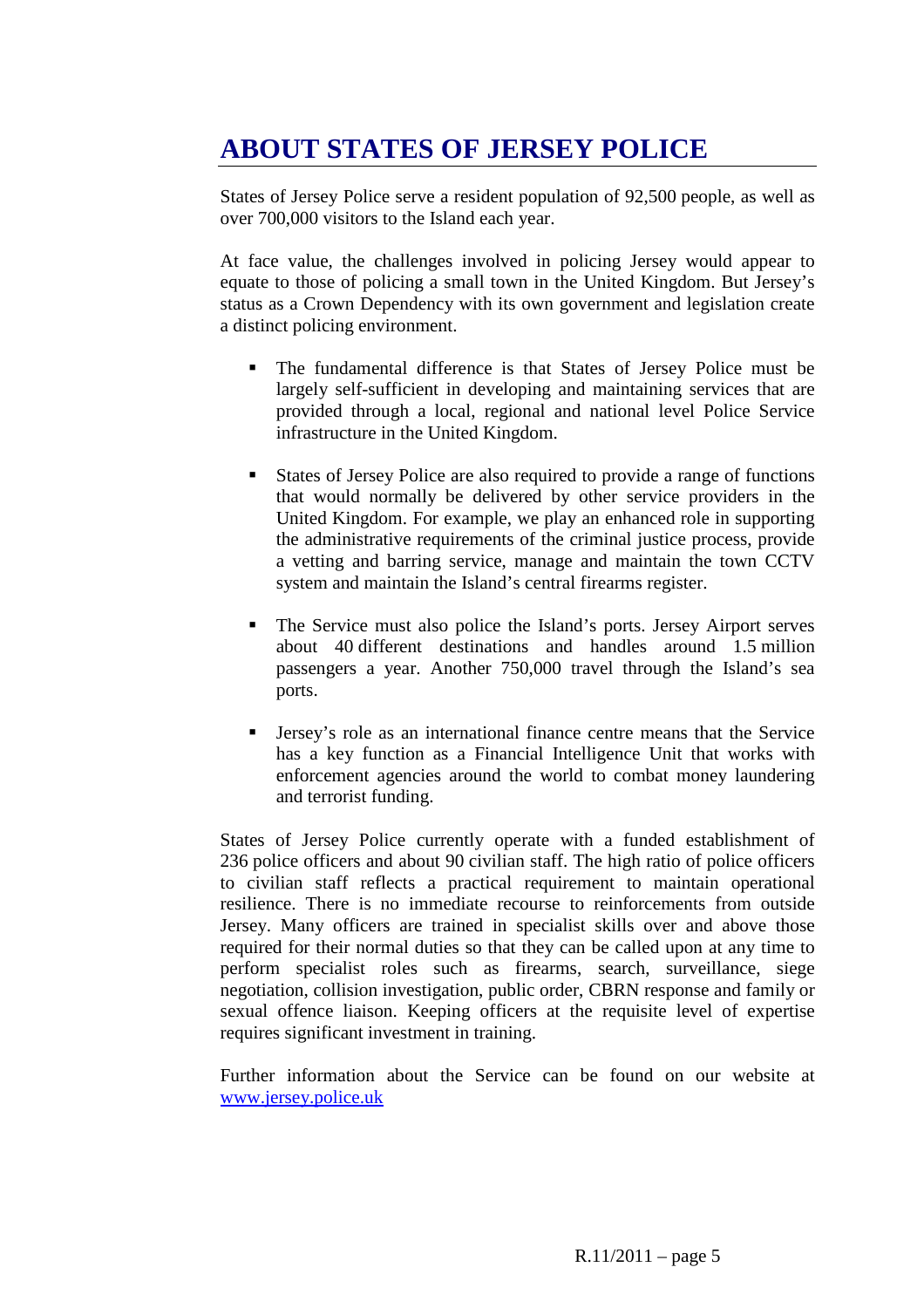#### **Honorary Police**

Jersey has a unique tradition of Honorary Policing, with each parish engaging volunteer police officers who contribute their time and energy to informal policing and their pivotal role in the local criminal justice system. The partnership between the Services will play an important part in supporting the policing philosophy and priorities set out in this Plan.

#### **Strategic Priority 7 Steering Group**

States of Jersey Police are one of the key partners charged with delivery of Strategic Priority 7 of the States Strategic Plan 2009–14: *Protect the public and keep our community safe*. Responsibility for this priority is vested in a Steering Group which brings together senior managers from across the States to identify key community safety issues and develop cross-departmental solutions.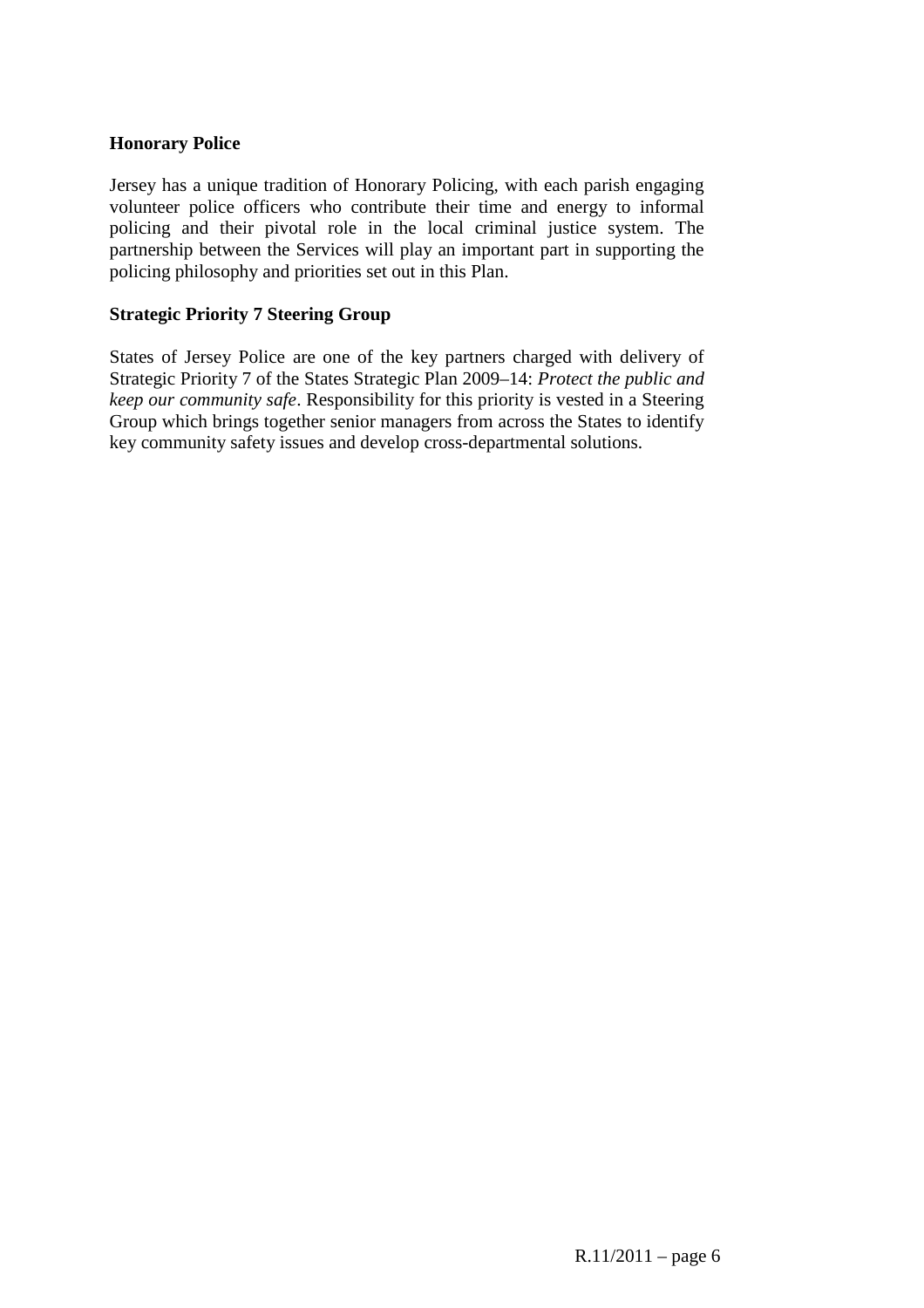# **CONTEXT OF THE 2011 POLICING PLAN**

In 2009, the States approved a Strategic Plan setting out what the government of Jersey hoped to achieve over the next 5 years. This Policing Plan demonstrates how our planned service delivery for 2011 is aligned to the government's strategic priorities.

#### **Our Purpose**

The Strategic Plan states that the public '*have the right to expect that the fundamentals of the state are in place, such as protection from harm, effective law enforcement and security, a fair and functioning criminal justice system, secure borders and clear rights and responsibilities for individuals'.*

States of Jersey Police exist in order to help deliver these core services. Our contribution is reflected in the common statement of purpose for policing: $<sup>1</sup>$ </sup>

*'The purpose of the police service is to uphold the law fairly and firmly; to prevent crime; to pursue and bring to justice those who break the law; to keep the Queen's Peace; to protect, help and reassure the community; and to be seen to do all this with integrity, common sense and sound judgement.'* 

#### **Our Vision**

 $\overline{a}$ 

Priority 7 of the States Strategic Plan states that: *'people need to feel safe in their homes and community'* and sets an expectation that: *'Islanders should all be able to enjoy a safe, just and thriving community. This means securing public confidence in our ability to deal successfully with all aspects of community safety.'*

Jersey is already a safe community but we want to keep making a difference. Low levels of crime don't just happen. Individually and as an organisation, we will do our utmost to make our Island an even safer and better place in which to live*.* Our vision statement demonstrates our commitment to this goal.

*An Island where our residents and visitors are safe and feel secure* 

 $1$  The common statement of purpose was defined by the Association of Chief Police Officers in 1992.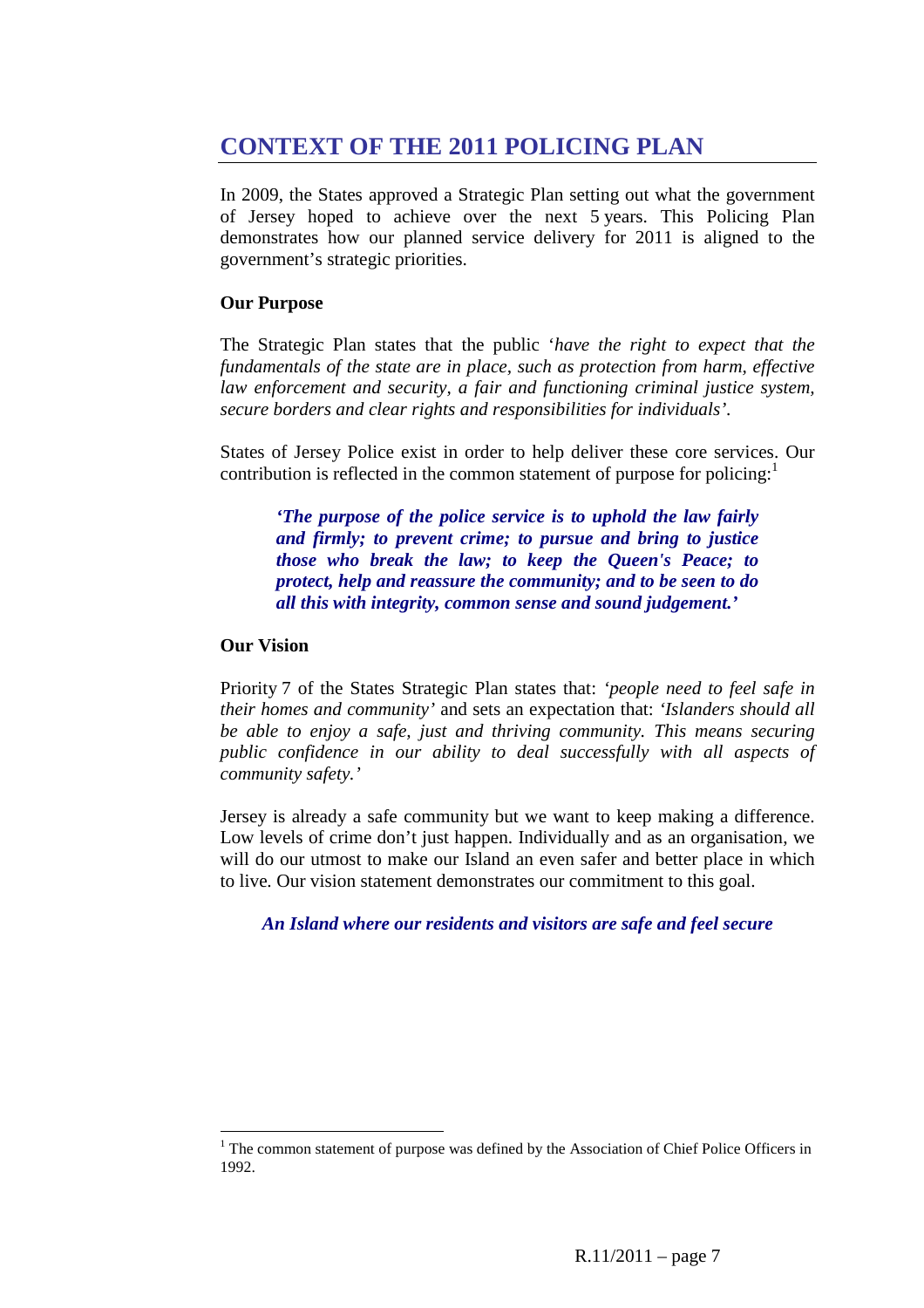#### **What to Expect**

In delivering our vision, we are committed to providing a high quality service:

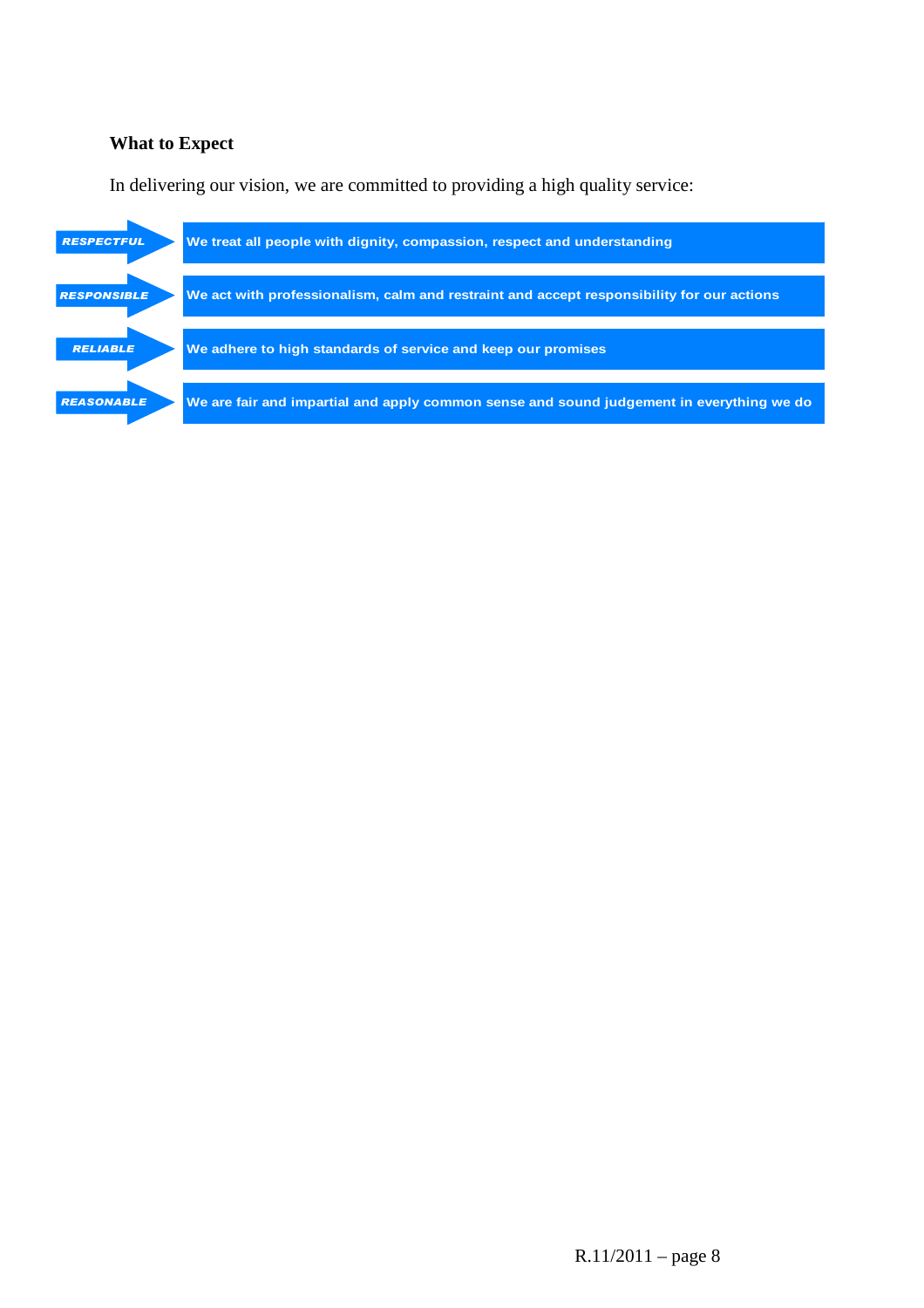### **DEVELOPING THE 2011 POLICING PLAN**

Daily business as usual for States of Jersey Police encompasses activities as diverse as call handling and response, reassurance patrols, crime investigation, managing intelligence, port security, custody of prisoners and supporting the needs of the criminal justice system. The Service must deal with challenges as diverse as anti-social behaviour, road safety, domestic and child abuse, street violence, drug trafficking and international money laundering. At any time, the Police may be called upon to deal with a major incident or emergency. In every area, the nature of the work means that the standards required are exacting and the expectations of service users are high.

Our planning process determines how to deploy our resources to deliver an effective service and best deal with these simultaneous but competing threats to community safety in Jersey. Getting this right means aligning what we do to what the government and the public expect in return for their investment in policing. This Plan –

- conforms to the direction provided by the Strategic Plan 2009 2014. This prescribes a number of requirements that impact upon the Police Service –
	- *'protect Jersey's international reputation and viability as an offshore finance centre...'*
	- *'ensure that the Island is as resilient as possible to threats to its security and way of life'*
	- *'be prepared to deliver an effective response in the event of critical incidents and emergencies...'*
	- *'help people feel secure in their homes and local communities by driving down levels of crime, anti-social behaviour and disorder, vulnerability and harm'*
	- *'enhance support services to vulnerable children, families and others at risk'*
- ensures that the public has a voice in how Jersey is policed. The 2011 Plan is informed by public feedback from the 2009 and 2010 Jersey Annual Social Surveys.<sup>2</sup> The policing activities given the highest priority ratings by the people of Jersey are –

<sup>&</sup>lt;sup>2</sup> JASS 2009 included a comprehensive list of eighteen police duties and services and asked the public to prioritise each into "Very high", "High", "Medium" and "Low" priority. Respondents were also able to choose the option "Don't know". The full results are shown in Appendix 1.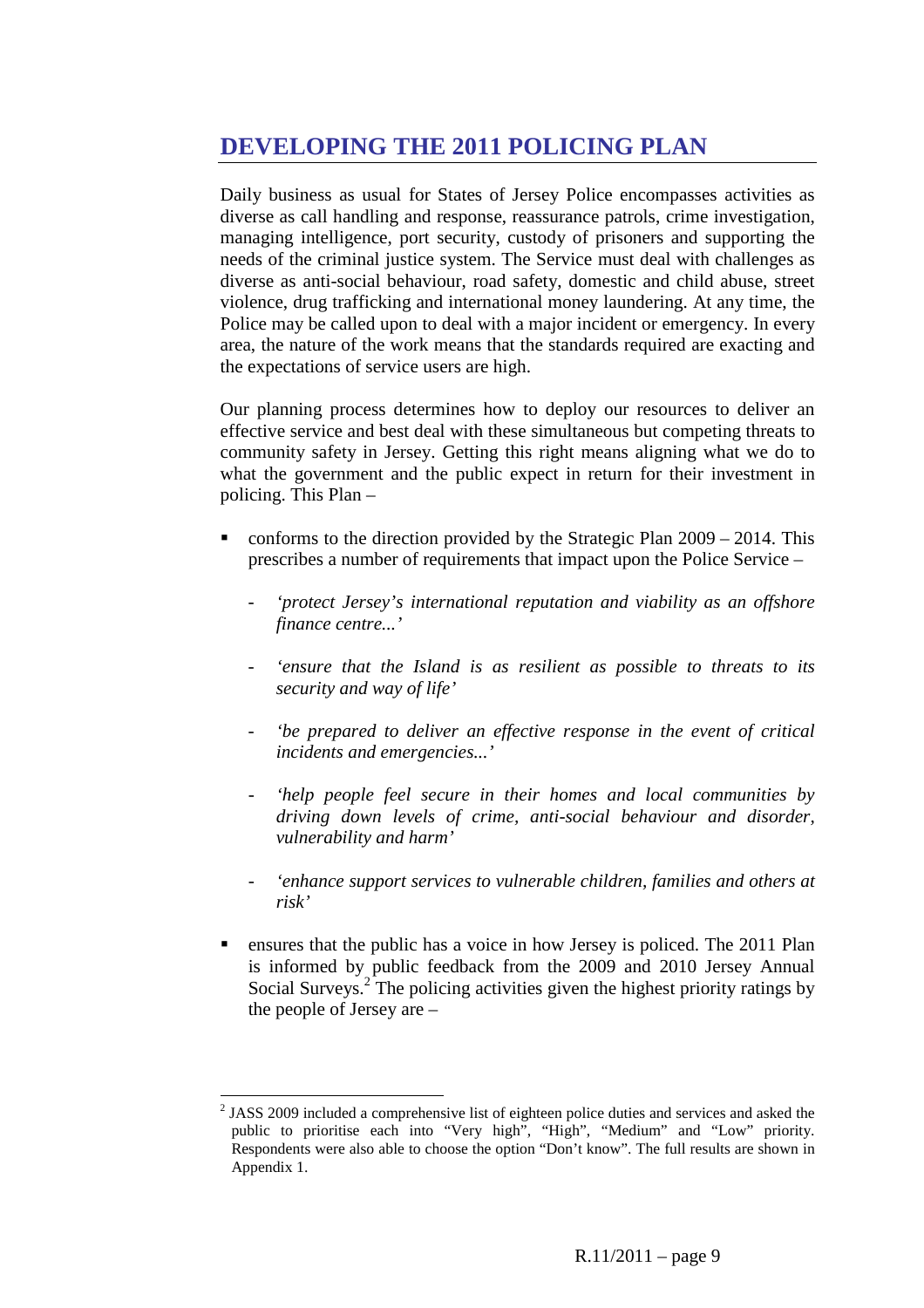- *Responding quickly to emergency calls*
- *Tackling the neglect or abuse of children and other vulnerable people*
- *Patrolling areas where crime or anti-social behaviour are a problem*
- *Reducing anti-social behaviour and disorder in the town centre at night*
- *Reducing the supply of illegal drugs*
- builds upon our own analysis of trends in community safety and the social and economic issues that might influence demand on policing services in the Island.
- takes into account our role and responsibilities arising from partnerships with other agencies in the criminal justice system.

Together, these inputs have helped determine our organisation structure, resource allocation and our operational policing priorities for the year ahead.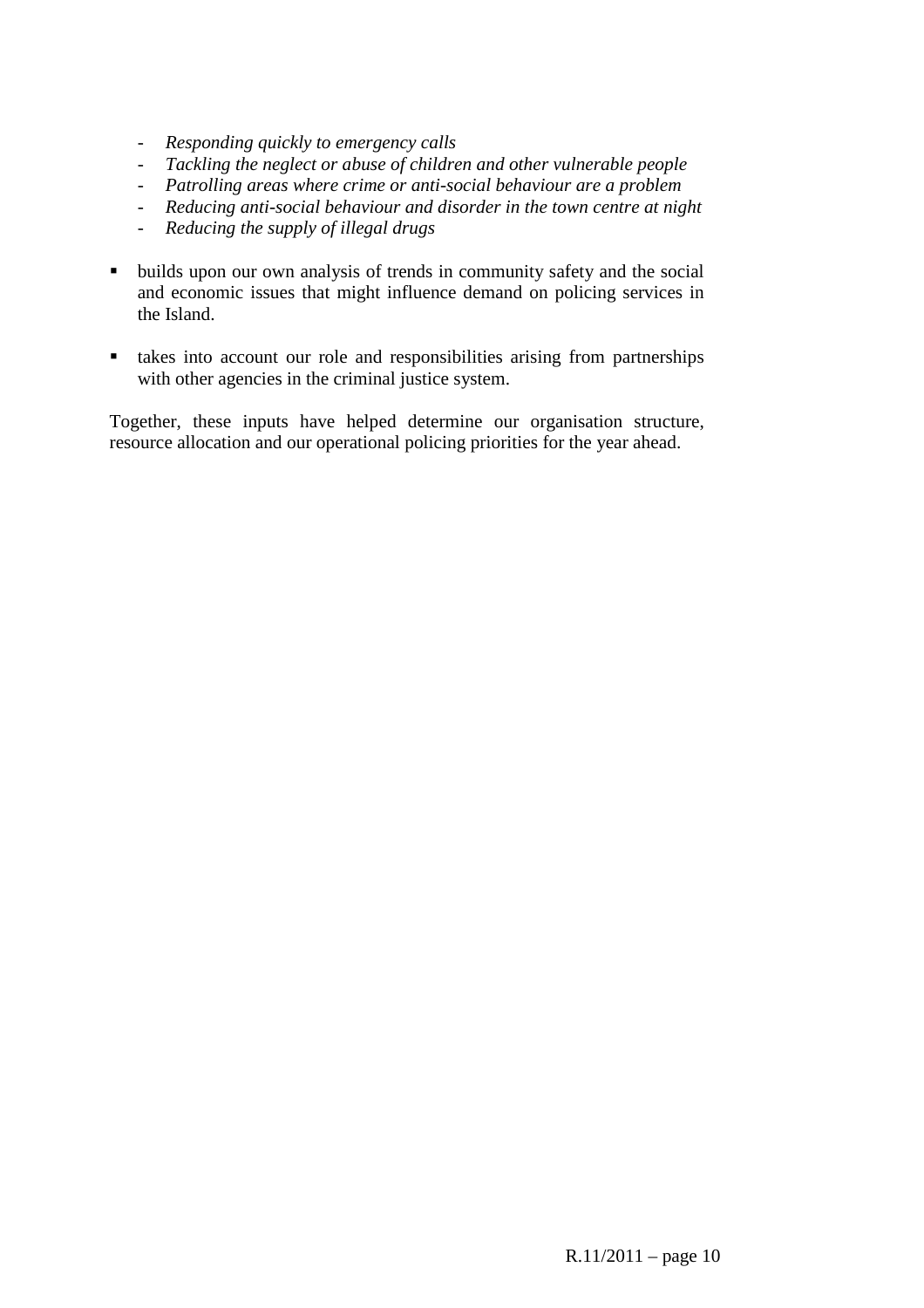# **OUR WAY OF WORKING**

Over the next 3 years, the public sector in Jersey will undergo a Comprehensive Spending Review. The pace and scale of the change and the driving imperative to achieve cashable savings will require a fundamental rethink of how law enforcement is delivered. Throughout this process, however, we must remain focussed on the key themes that underpin everything we do as a Police Service.



These themes are implicit in the delivery of the policing services and priorities described throughout this Policing Plan.

#### **Intelligence-Led Policing**

Intelligence-led policing is key to the efficient and effective use of our resources. By continuing to enhance the way we gather, analyse and disseminate intelligence and focus effort on key offenders and locations, we will improve service delivery.

#### **Community Engagement**

We will ensure our decision-making and service delivery reflects an in-depth understanding of the needs and expectations of individuals and local communities. This means that the public will have a voice at all levels of policing: from neighbourhood focused problem-solving initiatives through to decisions about the Service's overall priorities and service delivery strategies.

#### **Effective Partnerships**

The Police cannot deliver community safety alone. Many effective working partnerships already exist but the Service welcomes the opportunities for a coordinated approach to key community safety issues presented by the new Strategic Priority 7 Steering Group.

#### **Customer Service**

We are committed to the consistent delivery of a first-class service to people who need our help, from first contact through to follow-up. Our approach, individually and organisationally, must be to appreciate and care for the needs of the people we serve.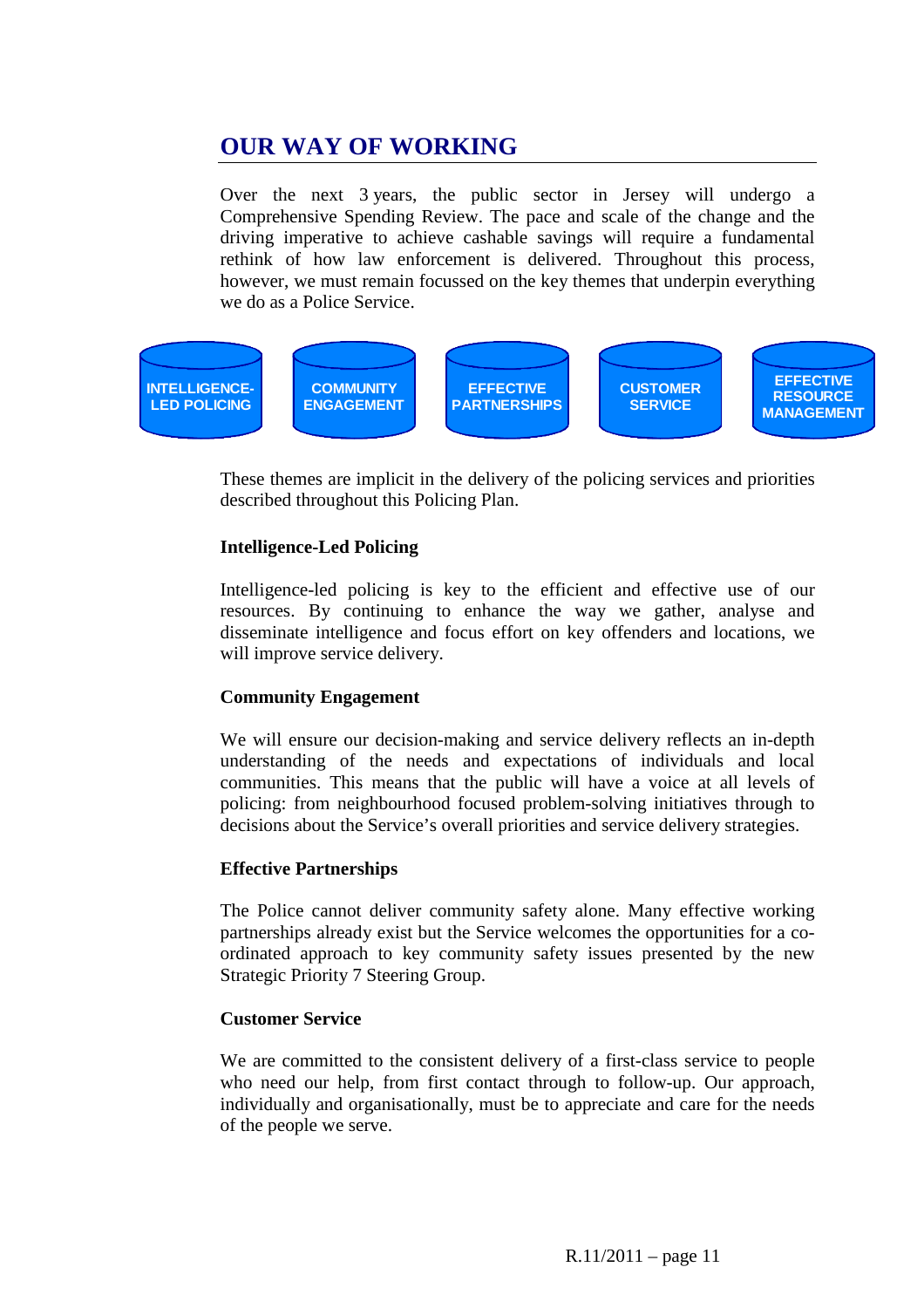#### **Effective Resource Management**

Our resources (staff, equipment, facilities, etc.) are funded with public money assigned to the Police budget by the States. Both government and the public therefore have a vested interest in seeing a return on their investment and expect to see tangible results in terms of community safety and policing performance. Managing Police performance is about making effective decisions about how best to prevent and detect crime. It also entails continually reviewing whether what we are doing is proving its worth and can be justified in the face of other competing demands.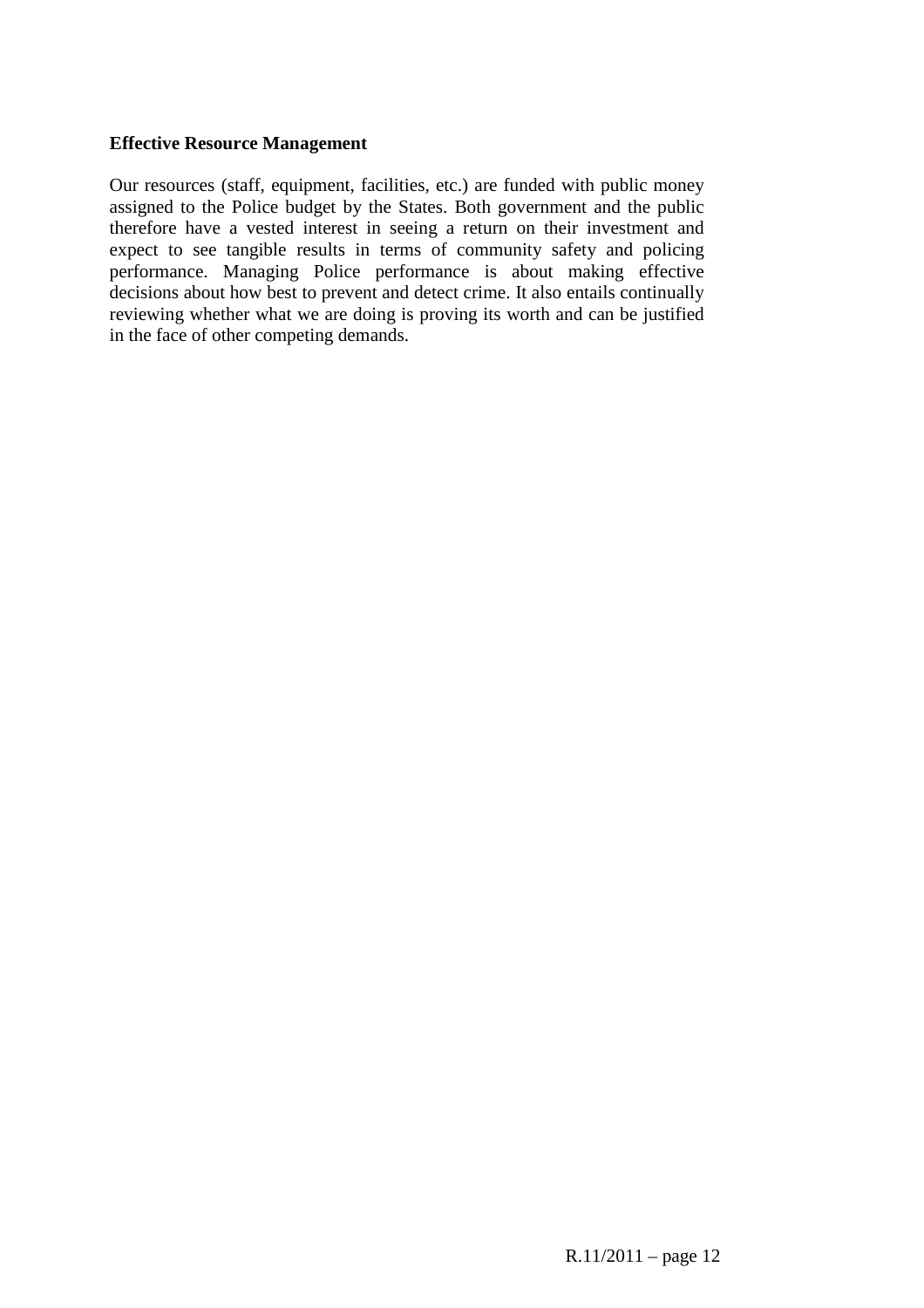#### **Organisational Structure**

States of Jersey Police are organised around five key service areas. *Uniformed Operations, Partnerships, Intelligence* and *Crime Operations* deliver operational policing whilst *Support Services* provide a range of specialist services that underpin front line policing.



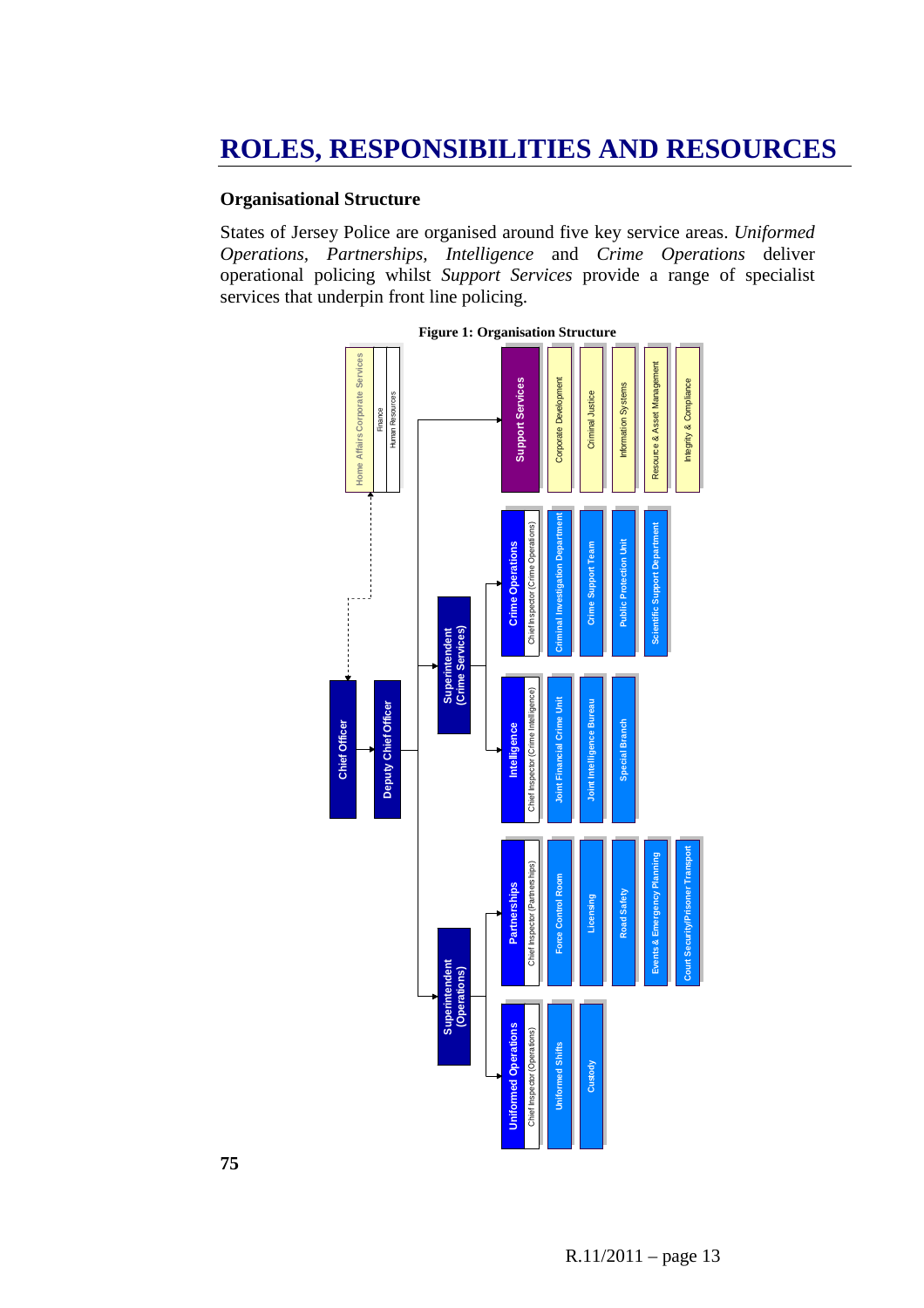#### **Resource Allocation**

Figure 2 shows the planned deployment of our staff resources across the five service areas in  $2011$ <sup>3</sup>





<sup>&</sup>lt;sup>3</sup> The figures take into account approved staff reductions arising from the first phase of the Comprehensive Spending Review. Funding was also approved as part of the CSR for additional financial crime investigation posts.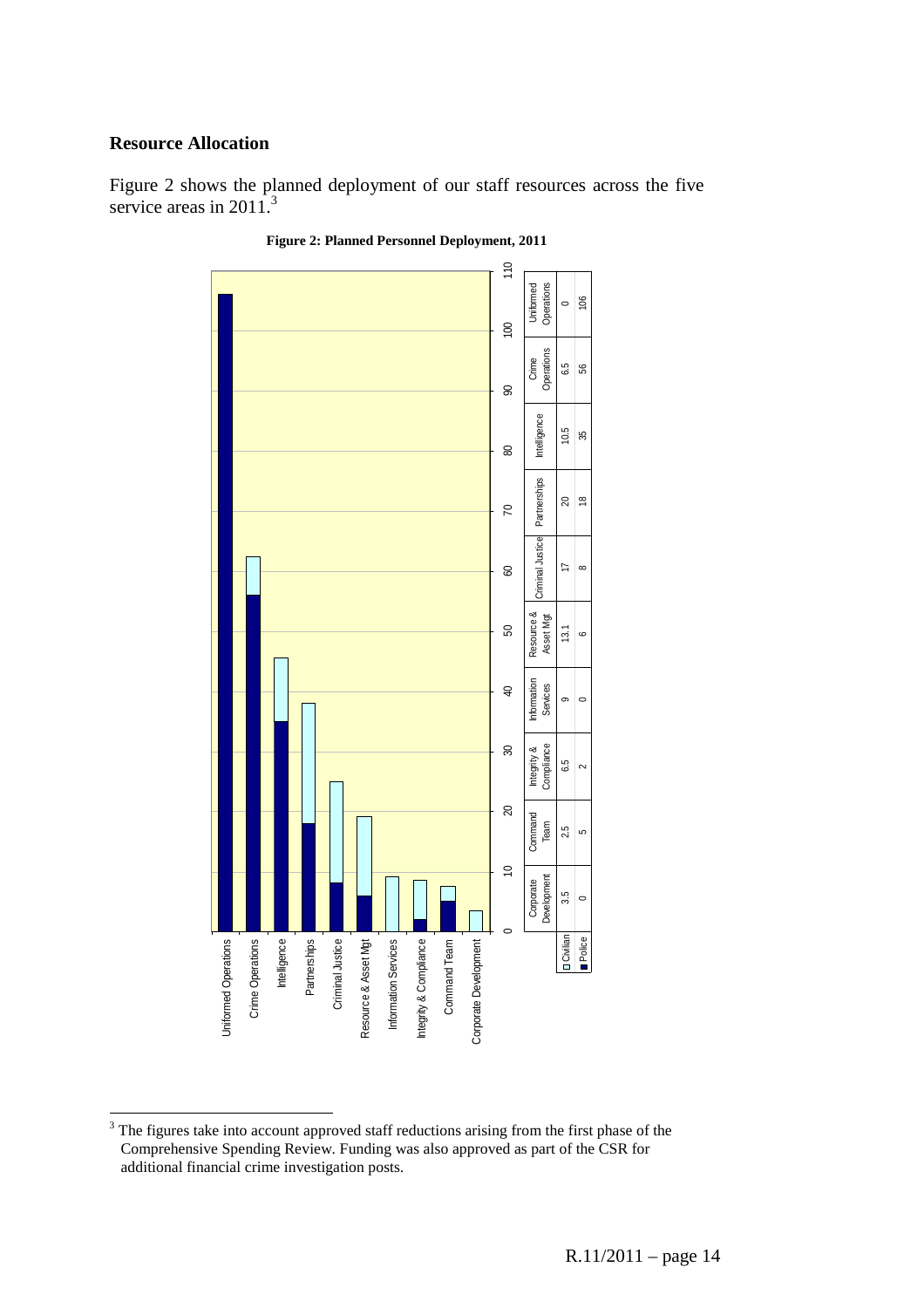#### **Roles and Responsibilities – Operational Policing**

93% of our Police officers and about 42% of our civilian staff are deployed in the  $4$  policing service areas. $4$  The functional responsibilities of the units assigned to these Service areas are depicted below.

|                             | <b>UNIFORMED OPERATIONS</b>                                                                                                           |  |  |  |  |
|-----------------------------|---------------------------------------------------------------------------------------------------------------------------------------|--|--|--|--|
|                             | Provide reactive incident response and investigation services                                                                         |  |  |  |  |
| Uniformed<br><b>Shifts</b>  | Provide proactive patrol and tasking services <sup>5</sup>                                                                            |  |  |  |  |
|                             | Provide problem-solving interventions to address neighbourhood safety issues                                                          |  |  |  |  |
|                             | Ensure the lawful, safe and secure detention of prisoners                                                                             |  |  |  |  |
| <b>CRIME OPERATIONS</b>     |                                                                                                                                       |  |  |  |  |
| CID                         | Provide an advanced investigative service in response to serious or series crime                                                      |  |  |  |  |
| <b>CST</b>                  | Intelligence-led targeting of priority offenders and organised crime groups                                                           |  |  |  |  |
|                             | Help protect victims of domestic abuse and reduce repeat offending                                                                    |  |  |  |  |
| PPU                         | Help protect children against cruelty, neglect and abuse                                                                              |  |  |  |  |
|                             | Risk assess and manage potentially dangerous persons living in the community                                                          |  |  |  |  |
| Forensic<br>Support         | Recover and manage forensic evidence in support of Police investigations                                                              |  |  |  |  |
| <b>INTELLIGENCE</b>         |                                                                                                                                       |  |  |  |  |
| <b>JIB</b>                  | Manage, analyse and disseminate intelligence to inform/direct policing activity                                                       |  |  |  |  |
| <b>JFCU</b>                 | Work locally and internationally to combat economic crime                                                                             |  |  |  |  |
| Special<br><b>Branch</b>    | Fulfil local and national security obligations, including port security                                                               |  |  |  |  |
| <b>PARTNERSHIPS</b>         |                                                                                                                                       |  |  |  |  |
| Customer<br><b>Services</b> | Provide call handling and enquiry services, deal with calls for police assistance<br>and manage incidents requiring a police response |  |  |  |  |
| Licensing                   | Engage with the licensed industry, co-ordinate licensing enforcement activity<br>and provide advice to the Licensing Assembly         |  |  |  |  |
| Event<br>Planning           | Plan the policing of major events, VIP visits, emergencies and other large scale<br>operations                                        |  |  |  |  |
| <b>Courts Unit</b>          | Provide court security and prisoner transport services                                                                                |  |  |  |  |
| Road Safety                 | Develop and implement road safety education initiatives                                                                               |  |  |  |  |

 4 Calculation includes the 4 most senior Police posts, who may be called upon to advise and direct policing operations on a 24/7 basis.

<sup>&</sup>lt;sup>5</sup> 24/7 services (control, response, patrol and custody) actually require 6 people per post to cover 3 shifts per day, leave, rest days, etc.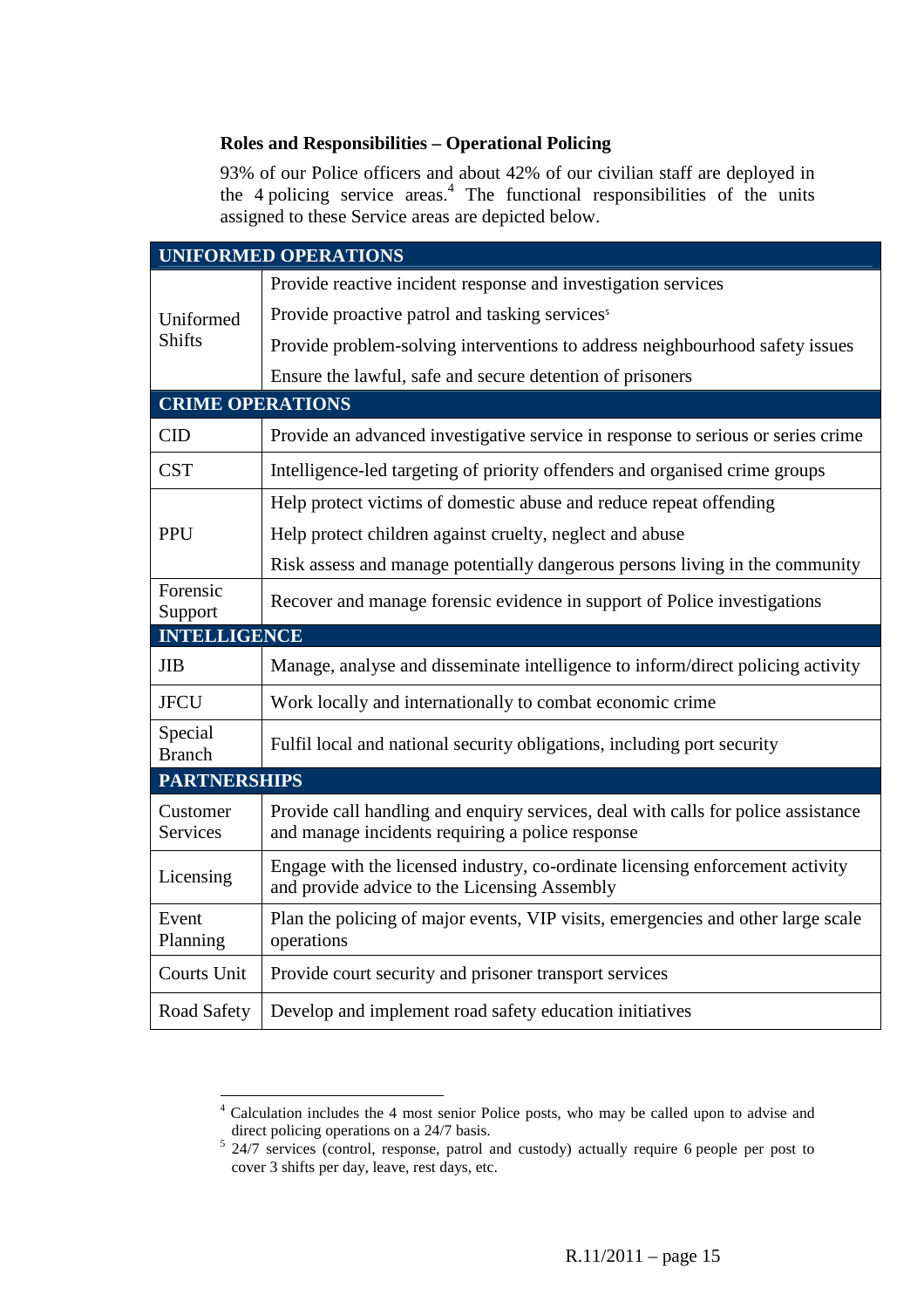#### **Roles and Responsibilities – Criminal Justice Unit**

The Criminal Justice and Administration Unit provides the crucial link between operational policing and Jersey's unique criminal justice system. Nearly 8% of the Service's personnel are deployed in this department, including about one in five of all the civilian support staff employed by the Police.

#### **CRIMINAL JUSTICE AND ADMINISTRATION**

Ensure crime reports are recorded in accordance with Service and national standards

Quality review prosecution files to ensure evidence meets highest possible standards

Manage the disclosure of evidence and other information for Parish Hall Enquiries and the Courts

Prepare Royal Court Case files, Notices of Intended Prosecution and Pre Trial Reviews

Provide a witness warning service

Provide conviction history and other essential information for the sanctioning of accused persons

Manage the storage, retention and return of all evidential, detained and found property

Maintain a Firearms Registry in compliance with the Firearms (Jersey) Law and related legislation

Manage the screening, indexing and secure storage of all police reports and prosecution files

Ensure compliance with national standards for Management of Police Information

Manage the provision of foreign language interpreter and translation services

Provide secretarial, administration and transcription services

#### **Roles and Responsibilities – Support Services**

Our other support services are designed to support, facilitate and improve front-line policing. They are essential to the efficiency and effectiveness of the Service. It should be noted that Finance and Human Resources functions now come under the remit of the Home Affairs Department.

Just over 12% of States of Jersey Police's personnel resources are deployed amongst the remaining Support Services. These are all civilian support staff roles except for –

- six police posts which provide specialist in-house training for the Service;
- two police officers deployed in the Professional Standards Department.

The functional responsibilities of the other Support Services departments are depicted overleaf.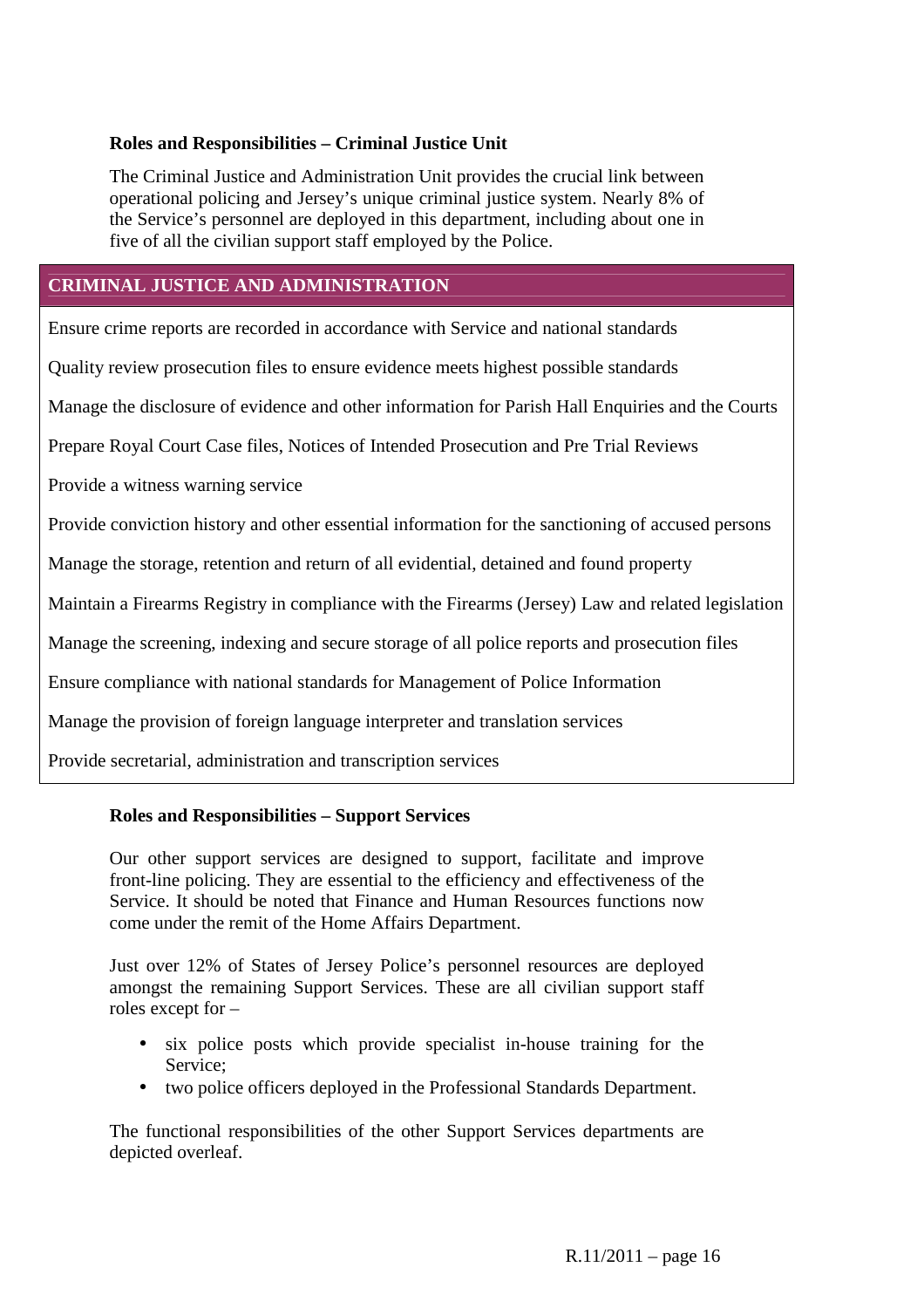#### **INFORMATION SYSTEMS**

Support, maintain, develop and secure the Service's information technology and communications systems and infrastructure

Support, maintain, develop and secure the St. Helier CCTV network

#### **CORPORATE DEVELOPMENT**

Provide strategic and business planning services

Co-ordinate inspection, risk management and organisational change projects

Manage public and stakeholder consultation and quality of service surveys

Deal with media enquiries, public relations and internal communications

Measure/analyse performance to monitor community safety trends and inform operational policing

| <b>RESOURCE AND ASSET MANAGEMENT</b> |                                                                                  |  |  |  |  |
|--------------------------------------|----------------------------------------------------------------------------------|--|--|--|--|
|                                      | Manage, maintain, secure and clean Police buildings and vehicles                 |  |  |  |  |
| <b>Facilities</b>                    | Manage the procurement, storage and issue of equipment, clothing and stationery  |  |  |  |  |
|                                      | Manage compliance with health and safety requirements                            |  |  |  |  |
| Training                             | Plan, deliver and facilitate Police training programmes                          |  |  |  |  |
| Rostering                            | Manage the rostering of Police staff to ensure optimum availability of resources |  |  |  |  |

| <b>INTEGRITY AND COMPLIANCE</b>  |                                                                                  |  |  |  |  |
|----------------------------------|----------------------------------------------------------------------------------|--|--|--|--|
| Professional<br><b>Standards</b> | Maintain integrity standards by investigating complaints and disciplinary issues |  |  |  |  |
| Vetting and                      | Provide a comprehensive vetting service to: (a) prevent unsuitable people from   |  |  |  |  |
| Criminal                         | working or volunteering with vulnerable people; and (b) enable employers to meet |  |  |  |  |
| Records                          | regulatory standards                                                             |  |  |  |  |
| Information                      | Ensure compliance with data protection, freedom of information and information   |  |  |  |  |
| Security                         | security standards                                                               |  |  |  |  |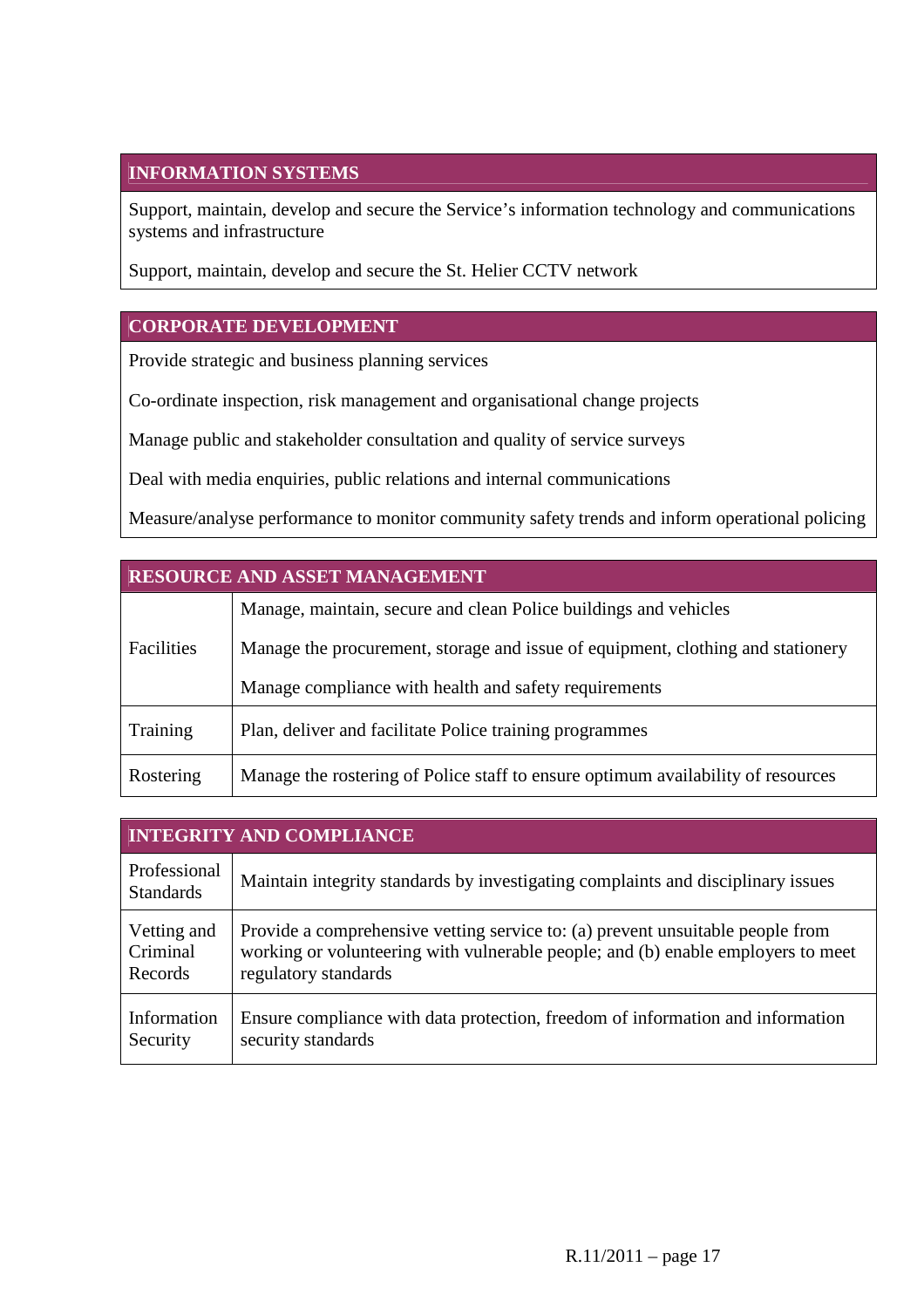# **OUR POLICING PRIORITIES FOR 2011**

States of Jersey Police are committed to making Jersey an even safer community for our residents and visitors. Delivering our priorities will ensure that the Jersey remains a low-crime, safe place where people live, work and spend leisure time. Whilst Jersey is a safe place, we also want people to feel safe and to have confidence that we are doing a good job of policing the Island. We are confident that in delivering our priorities we will achieve that.

# **VIOLENT CRIME**

#### *We will help reduce the incidence of violent crime, bring offenders to justice and protect vulnerable adults and children from harm and abuse*

Violence can be separated into 2 broad categories – that which occurs in public spaces and that which takes place in private, often in the home. It is important to develop strategies to address violence in the context in which it occurs. The response required to tackle public space violence, which is often spontaneous, alcohol-related and generally involves men as both offenders and victims, is entirely different to that required for violence in the home, where physical and sexual abuse, usually towards women and children, is more often a sustained pattern of behaviour.

#### **What are we going to do?**

- Participate in the States Strategic Plan Priority 7 working group tasked to consider the joined-up strategy needed to ensure a vibrant, safe and successful night time economy in St. Helier.
- Implement a new Night-Time Economy Policing Plan providing high visibility patrols, licensing checks, stop/searches and a timely response to incidents of violence and disorder.
- Further improve the investigation of public space violence and disorder in order to bring more offenders to justice.
- Further develop intelligence-led tasking of enforcement activity and preventative measures to reduce the level of public space violence.
- Work with partner agencies to encourage reporting of domestic abuse, help protect and support victims and reduce repeat offending.
- Work with partner agencies to deliver interventions and management plans for the purpose of protecting vulnerable children against abuse.
- Identify individuals who are prolific violent offenders and work with partner agencies to address their offending.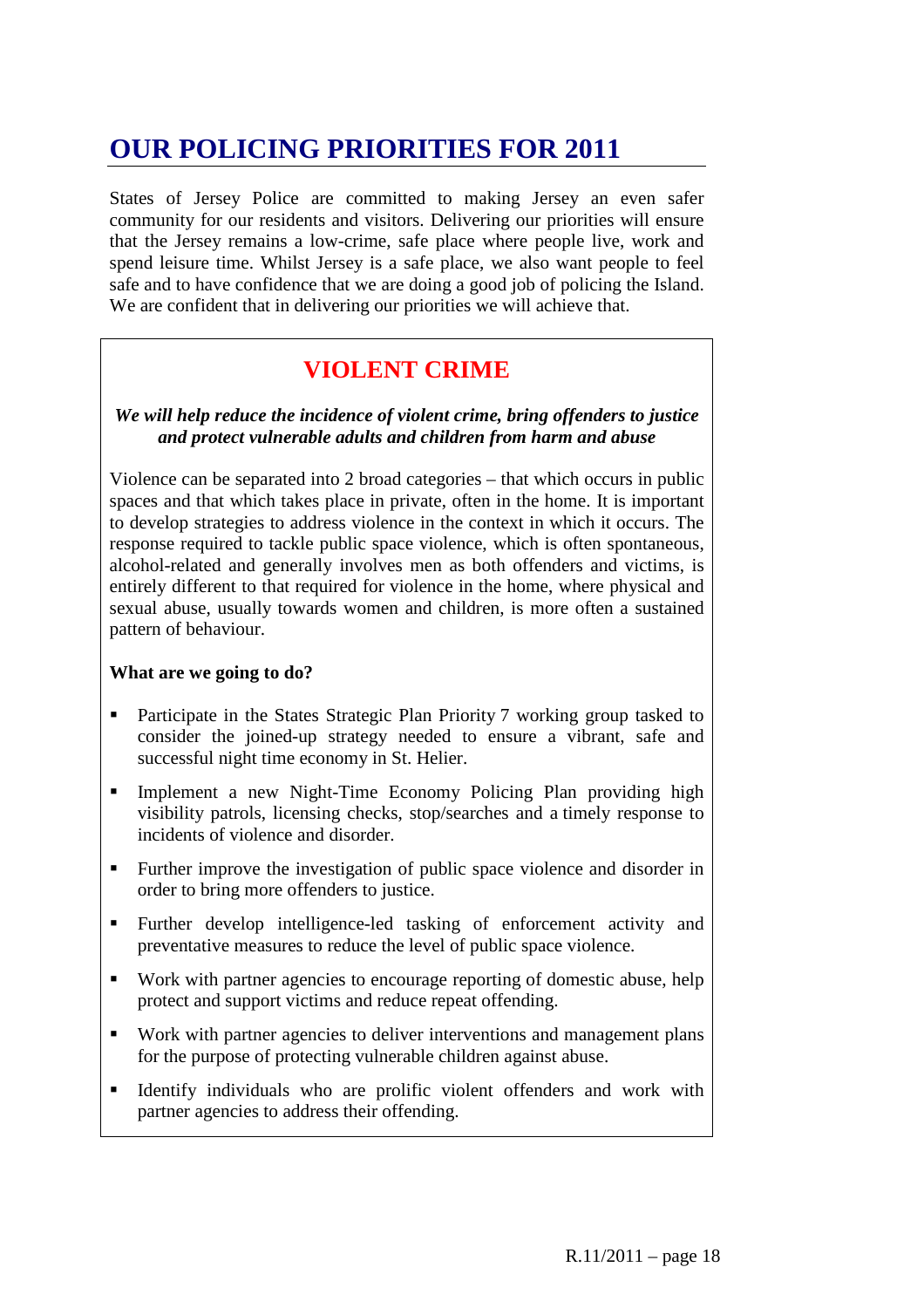### **PRIORITY OFFENDERS**

#### *We will help reduce the impact of priority offenders on crime and community safety in Jersey*

We will focus on identifying and targeting the individuals who are the most prolific offenders and those who pose the greatest threat to the confidence and safety of our community. The more effective the Service can be in working with partner agencies to identify and limit the activities of these key individuals, the safer our community will become.

#### **What are we going to do?**

- Identify priority offenders and develop intervention plans to disrupt, deter and prevent their criminality.
- Ensure effective and timely investigation and disruption of emerging crime series.
- Engage with other agencies to help divert priority offenders from offending and manage the threat they pose to the community.

### **ORGANISED CRIME**

#### *We will help ensure that Jersey remains a hostile environment for organised crime groups by working relentlessly to identify, disrupt and dismantle them, bring offenders to justice and remove their assets.*

Protecting our community against the social harm that would result from organised crime securing control of the supply, and managing demand for, illegal drugs in the Island is a priority. Whilst some organised crime groups regard Jersey's illegal drugs market as a source of lucrative earnings, others seek to launder the proceeds of crime through the Island's financial services industry. Nor does the threat posed by organised crime just relate to drugs and money laundering. If such organisations seek to establish a local presence, their tactics can involve violence, intimidation and corruption. They can invest in legitimate businesses and gradually infiltrate the Island's institutions and way of life.

#### **What are we going to do?**

- Improve the analysis of information and intelligence concerning organised crime and link into the regional intelligence units being established in England, Scotland and Wales.
- **Prepare and implement action plans targeting identified organised crime groups** engaged in drug trafficking, economic crime and other criminal activity in Jersey.
- Maintain a comprehensive financial intelligence regime based on strong cooperation with domestic and international partner agencies and local financial institutions.
- Further improve our capacity to target the proceeds of criminal activity and ensure that those engaged in criminal activity do not benefit from it.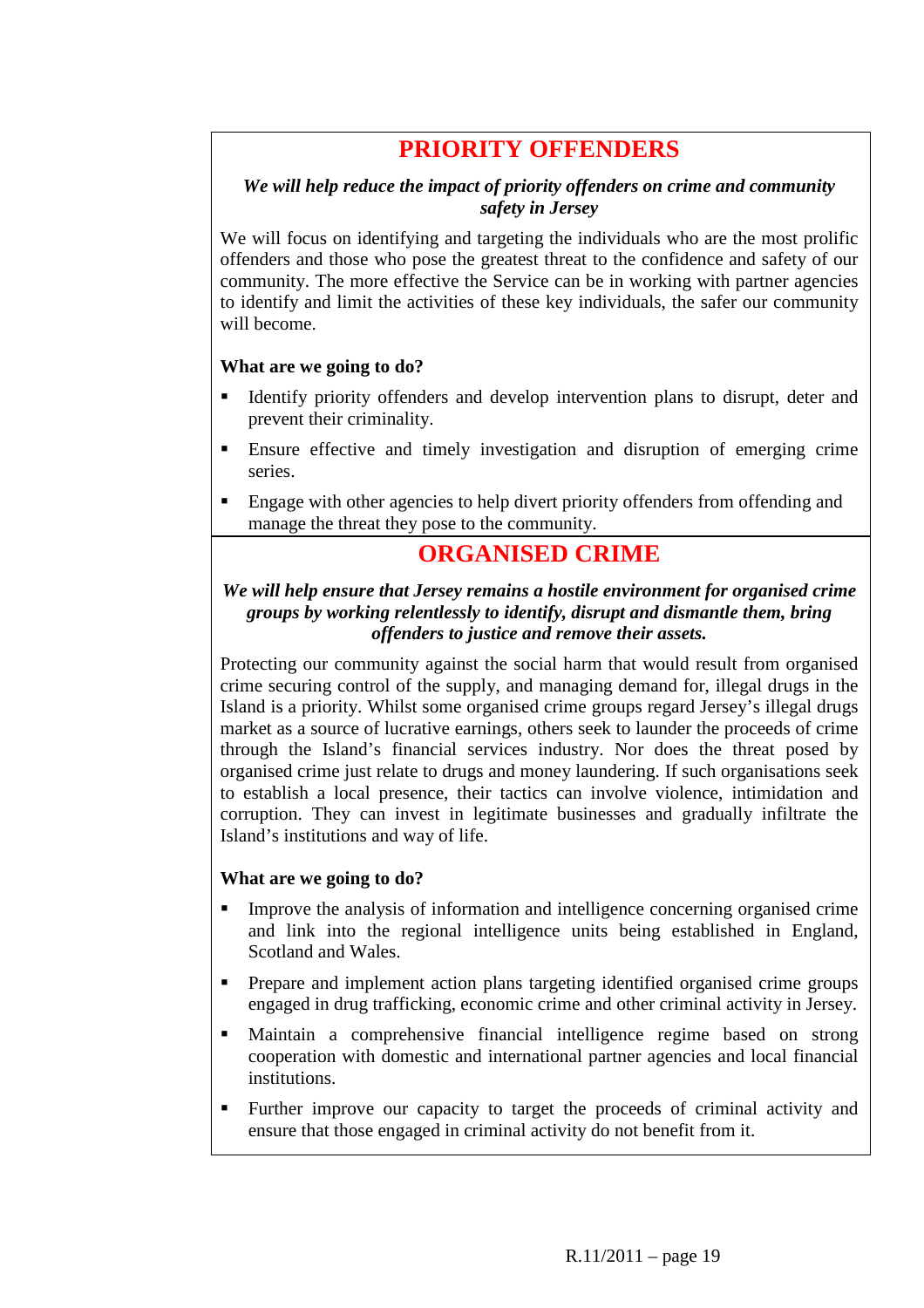# **PROTECT AND REASSURE LOCAL COMMUNITIES**

#### *We will help identify and address the community safety issues that cause the most harm to individuals and neighbourhoods*

Only a small percentage of the population in Jersey are directly affected by serious crime. In contrast, issues such as anti-social behaviour, dangerous driving or vandalism can have a greater impact on most people's day-to-day lives because they are far more visible. Regular exposure to these problems can have a profound impact on people's feelings of safety and their quality of life. That is why it is so important that we engage effectively at a local level and understand local problems as they affect different neighbourhoods and communities in the Island.

#### **What are we going to do?**

- Participate in the States Strategic Plan Priority 7 working group tasked to consider a cross-departmental strategy addressing anti-social behaviour problems in Jersey.
- Deliver policing services based around local police officers who are visible, accessible, skilled, knowledgeable and known to the community.
- Enhance our capability and capacity to identify those at risk from chronic crime and anti-social behaviour problems in terms of both victims and locations.
- Engage with local communities to identify the issues which are causing the most harm to individuals and neighbourhoods and agree how the police, other agencies and the public can work together to do something about them.
- Improve feedback to local communities: exploring opportunities to use community messaging, new technology and newsletters, aligning with partners wherever possible.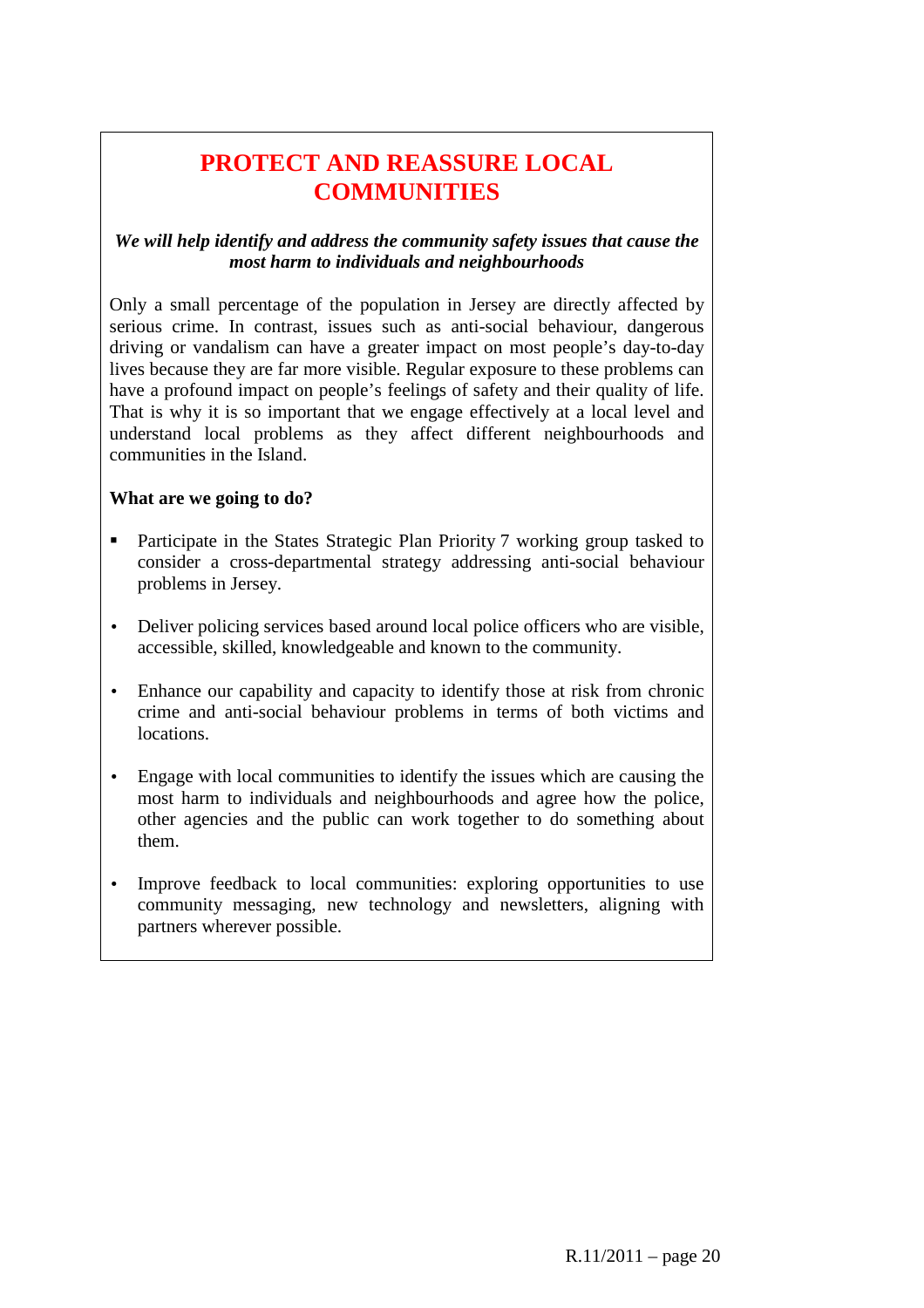# **EFFECTIVE RESOURCE MANAGEMENT**

#### **Context**

The economic downturn has placed significant pressures on government revenues and spending in Jersey. The States Strategic Plan already gives priority to ensuring sustainable public finances and reforming the public sector to improve efficiency but this has been given further impetus by the decision to implement a Comprehensive Spending Review. This process is intended to reduce departmental expenditure across the public sector by 10% by 2013. To date, proposed savings worth £1.9 million from the Police budget have been agreed.

To put these cost savings into perspective, it is worth noting that the real value of the Police budget has already decreased by nearly £2 million since 2001. Between 2001 and 2010:

- overall expenditure by the States increased by over 91%
- the States of Jersey Police net revenue budget increased by only 27%<sup>6</sup>
- the cost of living in Jersey increased by nearly 38%.

Given what has already been achieved, the Comprehensive Spending Review poses significant challenges. About 90% of the Police budget is spent on staff salaries or other unavoidable commitments such as property rental. This means that difficult choices will have to be made about reducing or prioritising different services and managing demand. At the same time, we must retain community confidence and trust. It is therefore vital that we demonstrate efficiency and effectiveness.

There are 2 key elements to meeting this challenge: we must manage change to ensure we maintain efficiency and we must continue to deliver demonstrable results in tackling the crime and disorder issues that matter most to our community.

#### **Managing Change**

 $\overline{a}$ 

Over the past 2 years, States of Jersey Police have pursued a significant reform programme intended to release staff capacity by restructuring the organisation and refining work processes. This has helped us sustain operational performance by re-investing resources where they were needed most and developing the skills and expertise we need.

 $6$  Between 1998/9 and 2008/9, revenue expenditure on policing in England and Wales increased by over 80%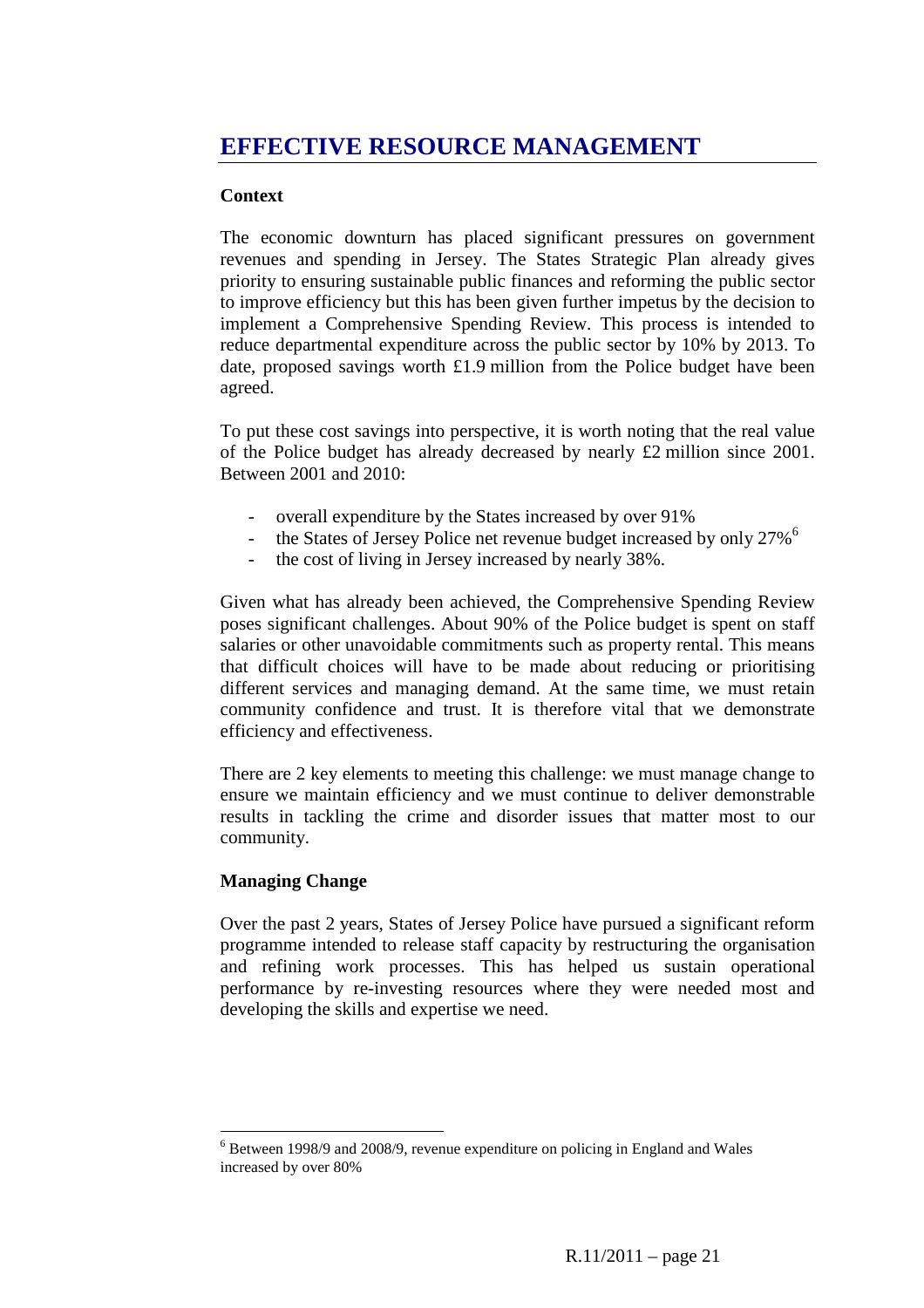As part of this process, the Service has developed a new resource management framework based around the 6 criteria set out below.



Self-assessment against this framework helps ensure that the Service is able to identify potential organisational risks and develop solutions as part of a structured change programme.<sup>7</sup> A short description of current key projects for 2011 is set out overleaf. It should be emphasized, however, that the framework is a dynamic tool which will stimulate new initiatives throughout the year as new issues, opportunities and priorities emerge.

 $\overline{a}$ 

 $7$  Details of the resource management framework are included in Appendix 3.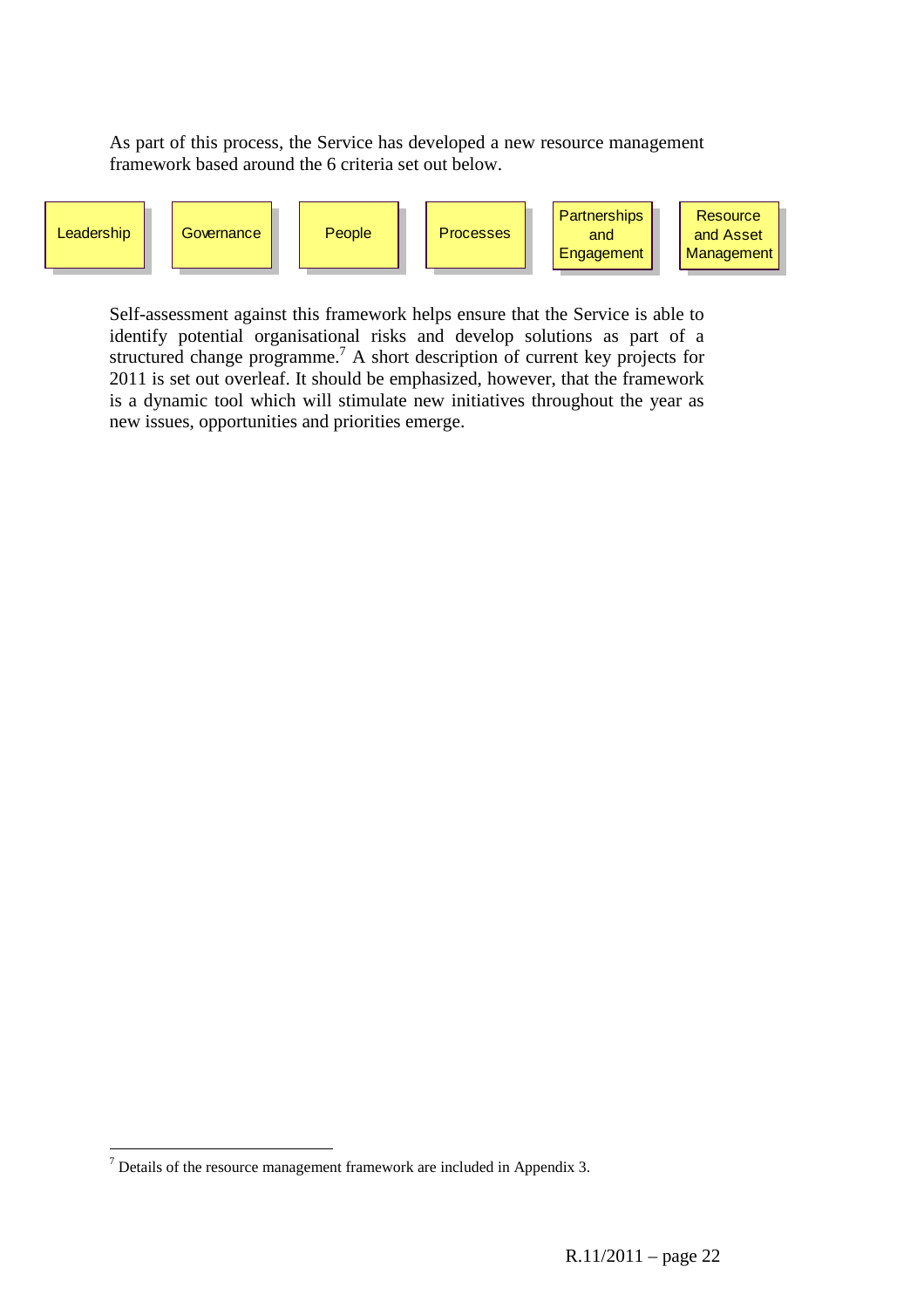#### **2011 CHANGE PROGRAMME INITIATIVES**

- Implement a project programme to deliver required savings and reshape organisation structure and services in light of funding cuts planned for the 2012 phase of the Comprehensive Savings review. *(Leadership)*
- Implement a programme of peer review and external audit to ensure that that the organisation is operating ethically and efficiently and drive continuous improvement. *(Governance)*
- Undertake an organisational skills audit at all ranks and grades to ensure that necessary skills are in place and that the training plan is accurately informed. *(People)*
- Identify alternative approaches to training, learning and development to realise efficiency savings where possible and improve the delivery of training and improve how we develop staff. *(People)*
- Implement the agreed recommendations arising from a review, carried out with the support of Sussex Police, of current custody and prosecution processes. *(Processes)*
- Implement the agreed recommendations arising from a review, carried out with the support of Essex Police, of the management of States of Jersey Police records and information. *(Processes)*
- Implement the agreed recommendations arising from a review of emergency planning, event planning and business continuity. *(Partnerships and Engagement)*
- Continue to plan and manage the relocation of Police Headquarters into new accommodation. *(Resource and Asset Management)*
- Implement the agreed recommendations arising from a review of call handling and incident command and control arrangements. *(Processes)*
- Support the independent feasibility study into the reform of law enforcement services in Jersey and plan for the implementation of agreed recommendations arising from the process. *(Leadership)*
- Support the independent review of the criminal justice system in Jersey and plan for the implementation of agreed recommendations arising from the process. *(Leadership)*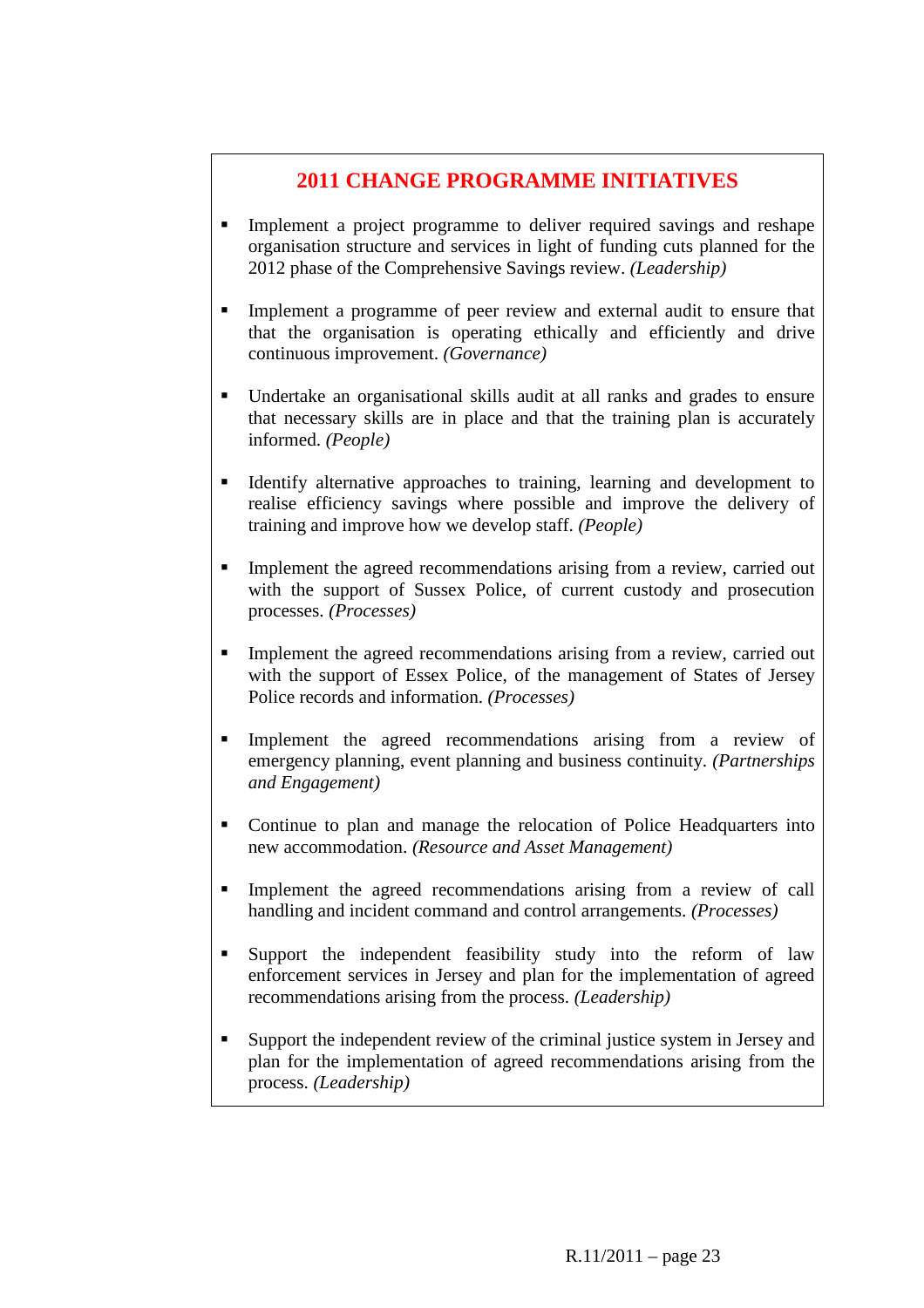#### **Managing Performance**

Our change programme ensures that the Service is constantly looking for ways to make our resources go further. Ultimately, however, value for money is measured by effectiveness, not cash savings. We must be effective at making Jersey safer, reducing criminality, protecting vulnerable people and building public trust and confidence. Performance management is central to efficiency and effectiveness – we measure and manage our performance in order to deliver effective results.



#### **What are we seeking to achieve?**

Overall progress towards our stated aim of making Jersey safer is monitored against a set of key performance outcomes.

- $\blacksquare$  Low levels of recorded crime
- Low levels of the most serious offences
- Strong public perceptions of community safety
- High levels of trust and confidence in the Police
- A high proportion of crime results in offenders being brought to justice
- A high proportion of prolific and other priority offenders are brought to justice.

The likelihood of these key performance outcomes being achieved often depends not only on the Police but also on other agencies and wider influences in society. Whilst the Police may be best placed to measure an outcome, this does not mean they are solely responsible for the result.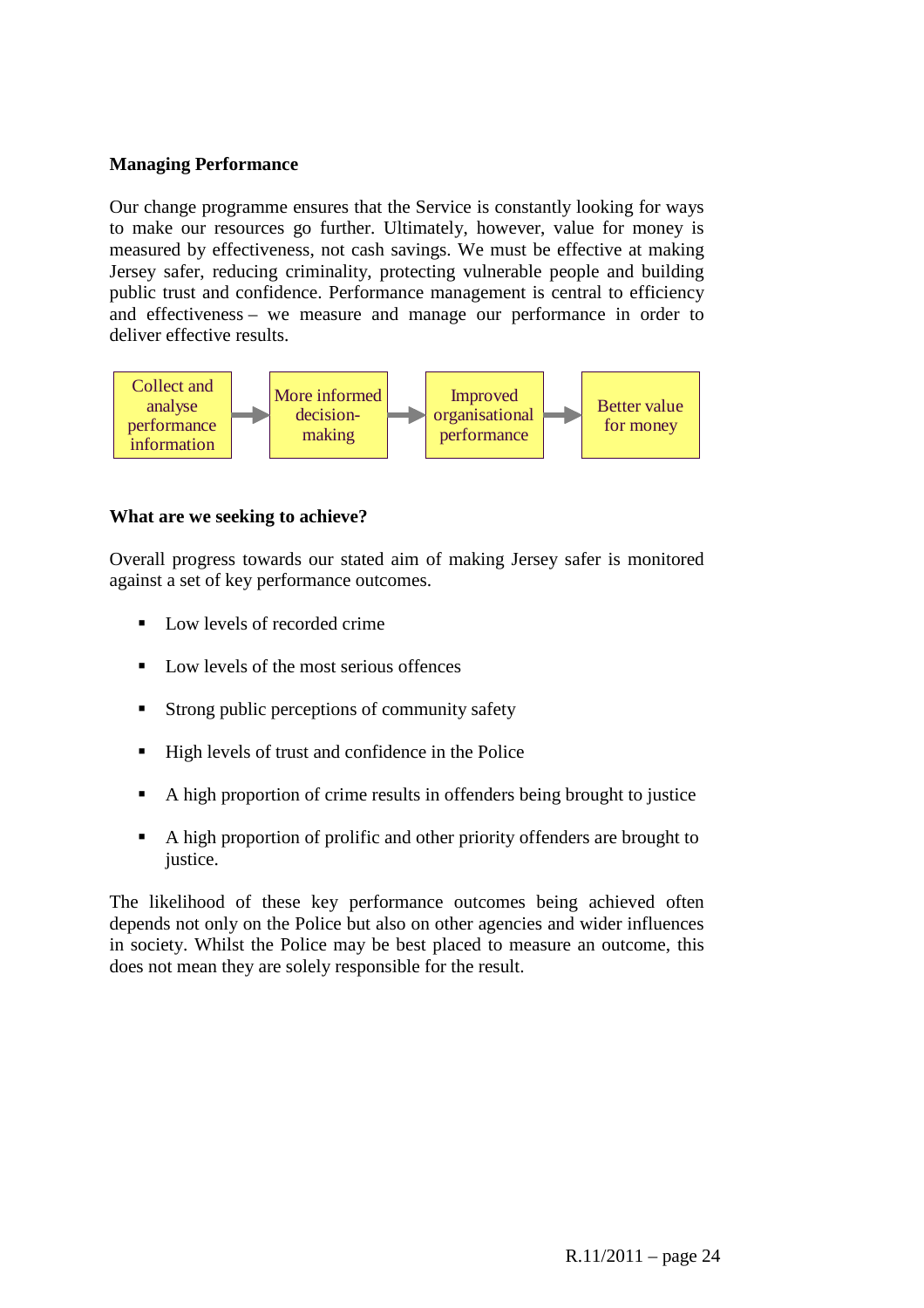#### **Measuring Key Performance Outcomes**

Measuring outcomes is invariably complex. If we strive for the simple, we risk making policy and resource investment decisions on the basis of simplistic and inadequate information.

We understand, for example, that the level of recorded crime is seen by many people as the definitive measure of police effectiveness. However, we would caution against placing too much reliance on any single performance indicator. Recorded crime, for example, is greatly influenced by factors such as proactive policing of drugs offences, greater awareness of child protection issues and victims being more confident in reporting sensitive crime to the police.

The outcome indicators published in this Policing Plan represent the high level outcomes for community safety in Jersey. They are underpinned by detailed performance measures that detail operational performance and workload in order to inform management decisions and monitor trends in crime locally. Comprehensive performance data and analysis will be published regularly during 2011.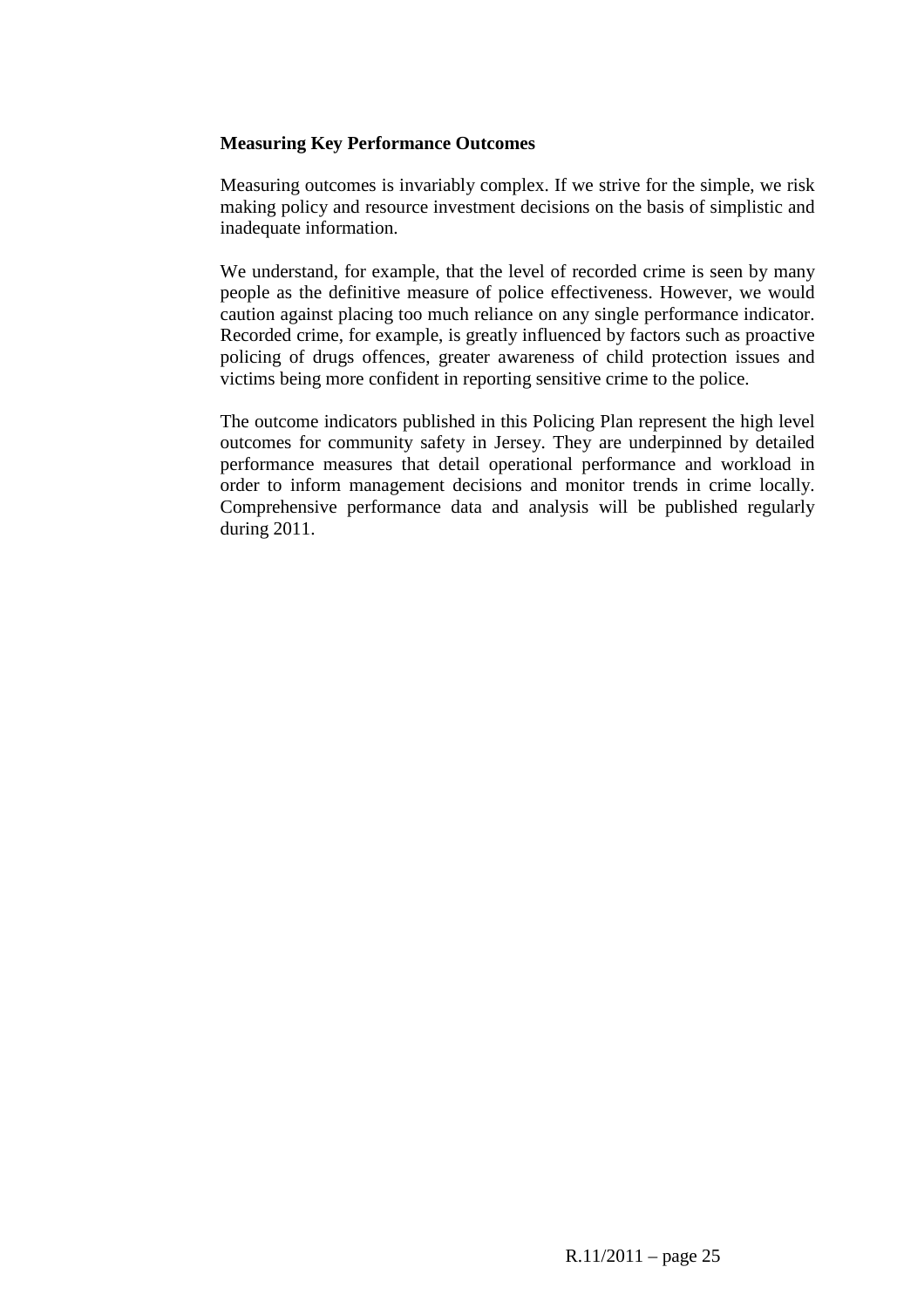# **KEY PERFORMANCE OUTCOME MEASURES**

| <b>Levels of Recorded Crime</b>                                                                                                                                                                                                                                                                                                          |
|------------------------------------------------------------------------------------------------------------------------------------------------------------------------------------------------------------------------------------------------------------------------------------------------------------------------------------------|
| Number of crimes per 1,000 population                                                                                                                                                                                                                                                                                                    |
| <b>Levels of the Most Serious Offences</b>                                                                                                                                                                                                                                                                                               |
| Number of serious acquisitive crimes per 1,000 population                                                                                                                                                                                                                                                                                |
| Number of serious violent crimes per 1,000 population                                                                                                                                                                                                                                                                                    |
| Number of serious sexual crimes per 1,000 population                                                                                                                                                                                                                                                                                     |
| <b>Offenders Brought to Justice</b>                                                                                                                                                                                                                                                                                                      |
| % of crimes resulting in an offender being brought to justice (charged or reported for<br>prosecution)                                                                                                                                                                                                                                   |
| Percentage of serious acquisitive crime brought to justice                                                                                                                                                                                                                                                                               |
| Percentage of serious violent crime offences brought to justice                                                                                                                                                                                                                                                                          |
| Percentage of serious sexual crime offences brought to justice                                                                                                                                                                                                                                                                           |
| <b>Public Perceptions of Community Safety</b>                                                                                                                                                                                                                                                                                            |
| % of people who consider their neighbourhood to be very/fairly safe                                                                                                                                                                                                                                                                      |
| % of people who think anti-social behaviour is a particular problem in their neighbourhood                                                                                                                                                                                                                                               |
| % of people who always/usually feel safe when visiting St. Helier town centre at night                                                                                                                                                                                                                                                   |
| A single 'fear of crime' indicator based on the amalgamated results of questions posed in the<br>Jersey Annual Social Survey showing the % of people who are worried that:                                                                                                                                                               |
| they might become a victim of burglary in the next 12 months<br>they might become a victim of violent crime in the next 12 months<br>their vehicle/property might be vandalised in the next 12 months<br>their vehicle might be stolen in the next 12 months<br>п<br>they might be abused/threatened in the street in the next 12 months |
| <b>Trust and Confidence in States of Jersey Police</b>                                                                                                                                                                                                                                                                                   |
| % of people who agree States of Jersey Police do a good job of policing Jersey                                                                                                                                                                                                                                                           |
| % of crime victims who agree that States of Jersey Police do a good job of policing Jersey                                                                                                                                                                                                                                               |
| % of crime victims who are satisfied with the service provided by the States of Jersey Police                                                                                                                                                                                                                                            |
| A single 'trust' indicator based on the amalgamated results of questions posed in the Jersey<br>Annual Social Survey showing the percentage of people who agree that States of Jersey Police:<br>can be relied upon to be there if they need them                                                                                        |

- treat everyone fairly, regardless of who they are<br>■ would listen to them if they had a concern about ■ would listen to them if they had a concern about local community safety<br>■ treat them with respect if they have contact with them for any reason
- treat them with respect if they have contact with them for any reason
- would provide a good service if they needed their assistance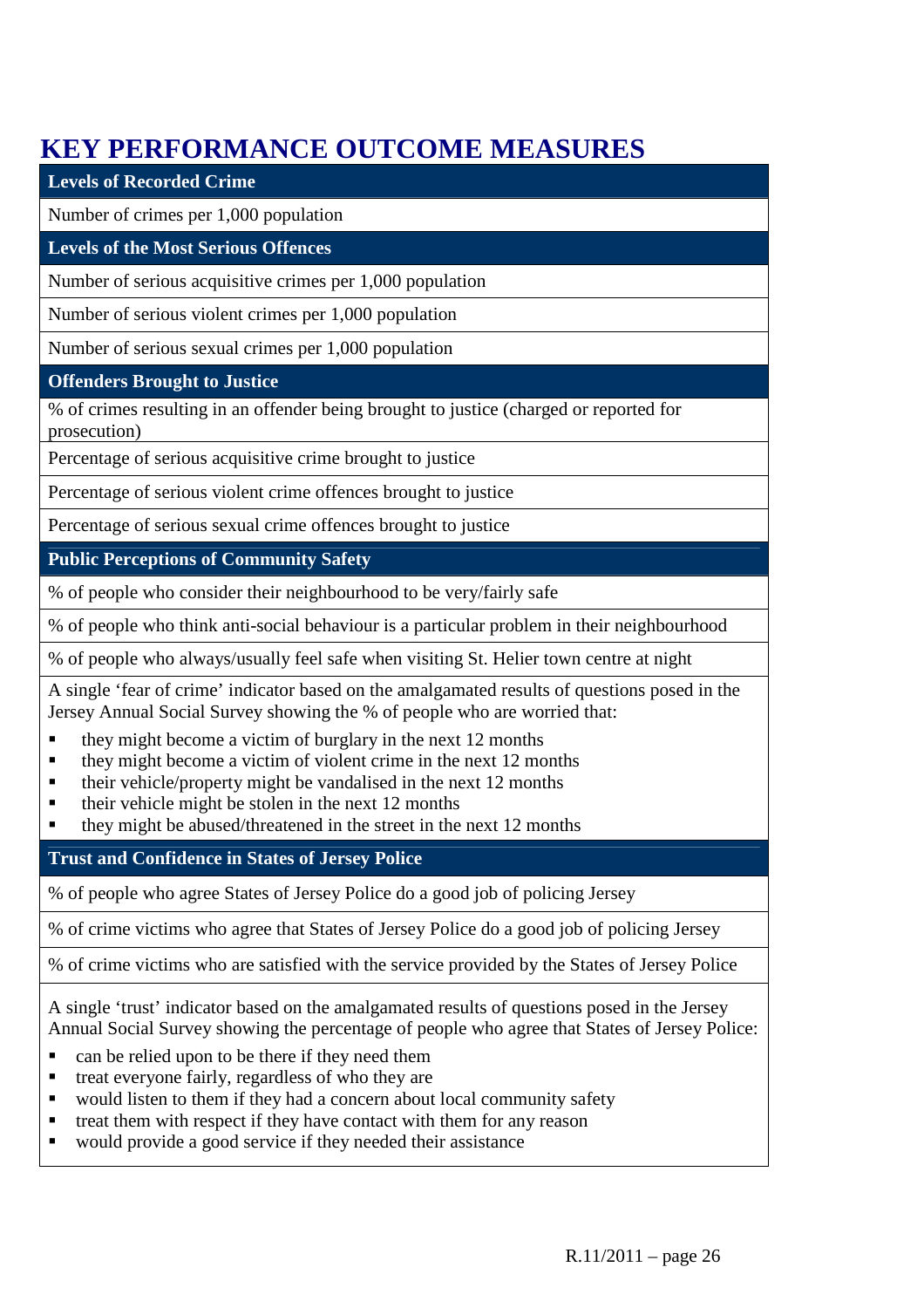# **APPENDIX 1: PUBLIC PRIORITIES FOR POLICING**

JASS 2009 included a comprehensive list of eighteen police duties and services and asked the public to prioritise each into "Very high", "High", "Medium" and "Low" priority. Respondents were also able to choose the option "Don't know".

|                                       | ■ Very high                                                                                  | $\blacksquare$ High                  | $\Box$ Medium     |           | $\Box$ Low |     | □ Don't know |     |               |
|---------------------------------------|----------------------------------------------------------------------------------------------|--------------------------------------|-------------------|-----------|------------|-----|--------------|-----|---------------|
| Responding quickly to emergency calls |                                                                                              |                                      |                   | 76%       |            |     | 21%          |     |               |
|                                       | Tackling the neglect or abuse of children and                                                | other vulnerable people              |                   |           | 73%        |     |              | 21% |               |
|                                       | Patrolling areas where crime or anti-social                                                  | behaviour are a problem              |                   |           | 73%        |     |              | 24% |               |
|                                       | Reducing anti-social behaviour and disorder in                                               | the town centre at night             |                   |           | 68%        |     |              | 26% | $\frac{1}{2}$ |
|                                       |                                                                                              | Reducing the supply of illegal drugs |                   |           | 66%        |     | 23%          |     | 9%            |
|                                       |                                                                                              | Tackling drink-driving               |                   |           | 60%        |     | 29%          |     | $ 9\% $       |
|                                       | Targeting offenders who pose the greatest<br>Reducing anti-social behaviour and disorder in  | threat to community safety           |                   |           | 57%        |     | 36%          |     | $\sqrt{6}$    |
|                                       |                                                                                              |                                      | residential areas |           | 55%        |     | 34%          |     | 9%            |
|                                       |                                                                                              | Reducing domestic violence           |                   |           | 42%        |     | 40%          | 15% |               |
|                                       | Tackling motorists who drive at very fast speeds                                             |                                      |                   | 39%       |            | 40% |              | 16% |               |
|                                       | Tackling money laundering and other financial                                                |                                      | crime             | 37%       |            | 37% |              | 21% |               |
|                                       | Protecting Jersey and its transport links against                                            |                                      | terrorist attacks | 40%       |            | 26% | 22%          |     | 11%           |
|                                       | Tackling minor crime (eg vandalism/petty theft)                                              |                                      |                   | 22%       |            | 40% | 33%          |     |               |
|                                       | Working with residents in local neighbourhoods<br>to resolve their community safety concerns |                                      |                   | 18%       | 34%        |     | 37%          |     | 8%            |
|                                       |                                                                                              | Enforcing licensing laws             |                   | 20%       | 31%        |     | 37%          |     | 11%           |
|                                       | Strict enforcement of the Island's speed limits                                              |                                      |                   | 14%       | 27%        |     | 38%          | 20% |               |
|                                       |                                                                                              | Enforcing road traffic laws          |                   | 11%       | 21%        | 43% |              | 23% |               |
|                                       | Patrolling low crime areas to engage with and                                                | reassure the public                  |                   | 14%       |            | 43% |              | 35% |               |
|                                       |                                                                                              |                                      |                   | 0%<br>20% | 40%        |     | 60%          | 80% | 100%          |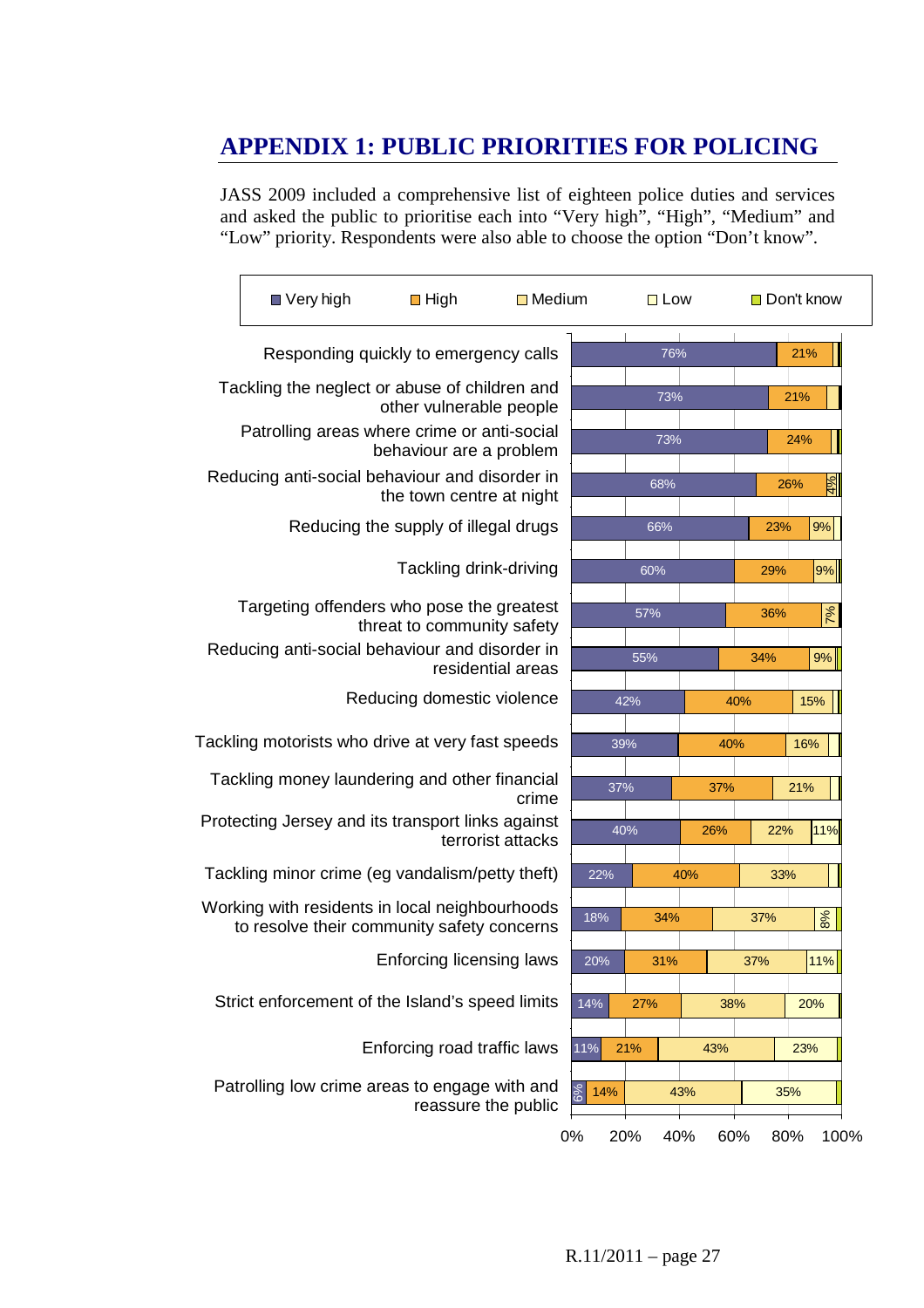### **APPENDIX 2: RESOURCE MANAGEMENT FRAMEWORK**

The resource management framework is based upon six criteria against which organisational effectiveness can be assessed.



Each of these criteria is supported by a number of objectives which the organisation should strive to achieve if it is to be fully effective. A selfassessment referring to these objectives provides the opportunity to identify strengths and weakness and address potential organisational risks.

#### **Leadership**

- The organisation has the leadership capacity and capability to implement strategy and deliver the desired culture.
- Organisation structure is designed to maximise the efficiency and effectiveness of the Service.
- New legislation, policies and procedures adopted by the States of Jersey are implemented efficiently and effectively at Service level.
- Internal communication policies and systems support effective service delivery and encourage teamwork, trust and loyalty.

#### **Governance**

- The management strategies, processes and systems that are essential for the sustained delivery of effective performance are in place.
- Health and safety risks are identified, assessed and eliminated in so far as is reasonably practicable by appropriate protection and prevention measures.
- Police information and information systems are protected from unauthorized access, disruption, modification, recording or destruction.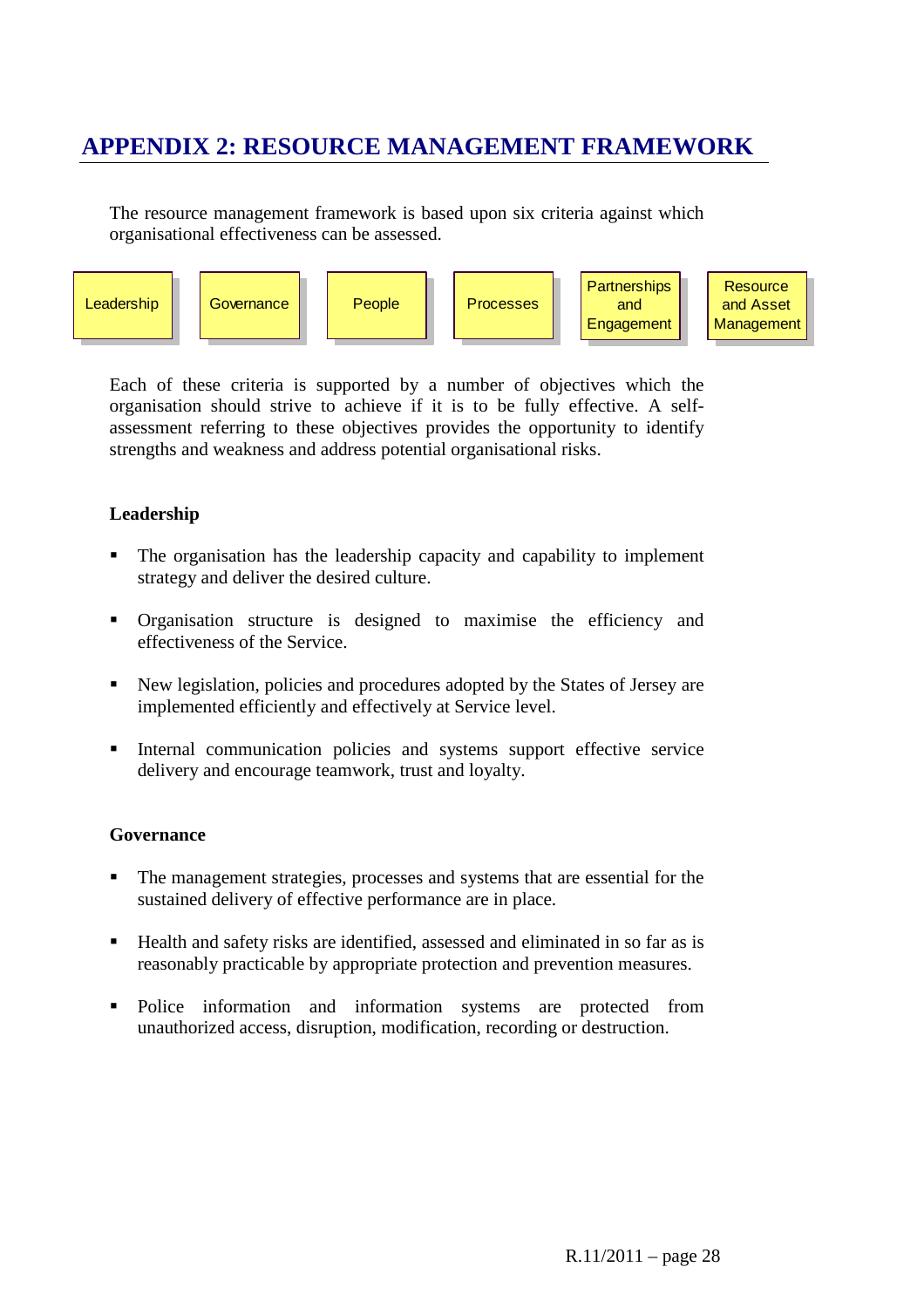#### **People**

- The organisation has the capacity and capability to deliver and sustain efficient, effective and sustainable levels of service.
- The organisation has the correct workforce mix to deliver an efficient, effective and sustainable service.
- The Service has the capacity and capability to deliver change and new initiatives.
- Staff are supported and trained to deliver optimum performance and achieve their potential.
- All staff act with professionalism and integrity.
- The policies and procedures required for the management of discipline and professional standards are in place.

#### **Processes**

Key Police processes (call handling, intelligence, investigation, custody, file preparation and prosecution) are systematically designed and improved to deliver optimum performance.

#### **Partnerships and Engagement**

- Policy and strategy are based on present and future needs and expectations of stakeholders.
- **People experience an accessible policing presence in their neighbourhoods** and are able to influence local policing delivery.
- Stakeholders have an informed insight into policing performance and community safety outcomes.
- Community safety partnerships to promote joint working, provide direction and ensure value for money are in place.
- **Partnership arrangements to prepare for, and respond to, major incidents** and emergencies are in place.
- Business continuity plans are in place to build resilience for critical functions and ensure effective recovery in the event of major service disruption.
- **Plans are developed and implemented to ensure public safety and security** at major public events.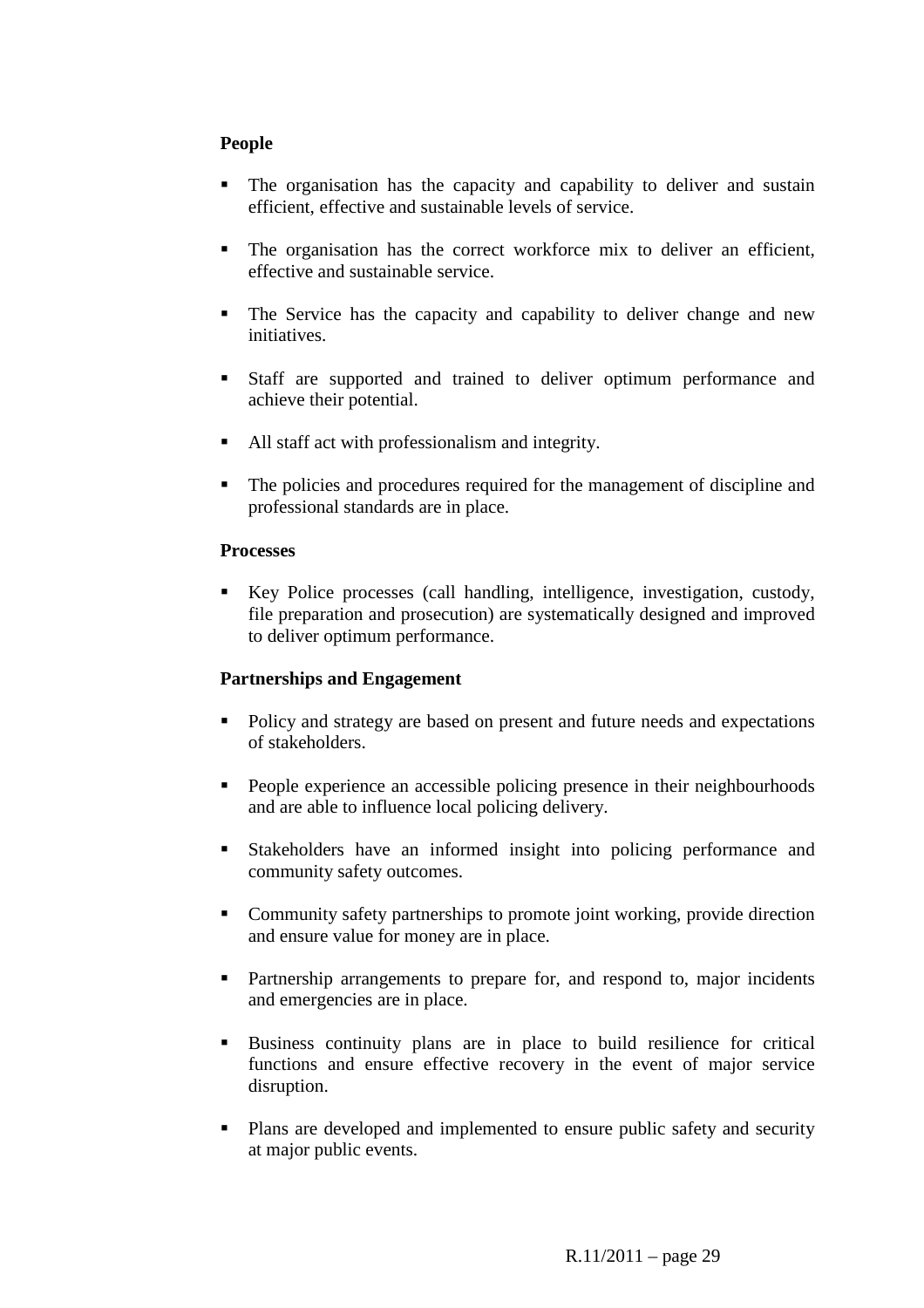#### **Resource and Asset Management**

- Information and Communications Technology infrastructure and systems software are managed, maintained and improved to meet Service needs and provide value for money.
- Buildings, vehicle fleet and clothing and equipment are managed, maintained and improved to meet Service needs and provide value for money.
- Records management policies, systems and procedures are in place to collate, structure and manage information and knowledge and provide appropriate access whilst assuring validity, integrity and security.
- **Procurement and service contracts are managed to meet Service needs and** provide value for money.
- Contain spending within the approved cash limit for the year with no supplementary allocations being sought other than in exceptional circumstances.
- Seek best value for money in services which should always include considerations for quality, risk to sustainability, environmental impact and local economic development as well as price.